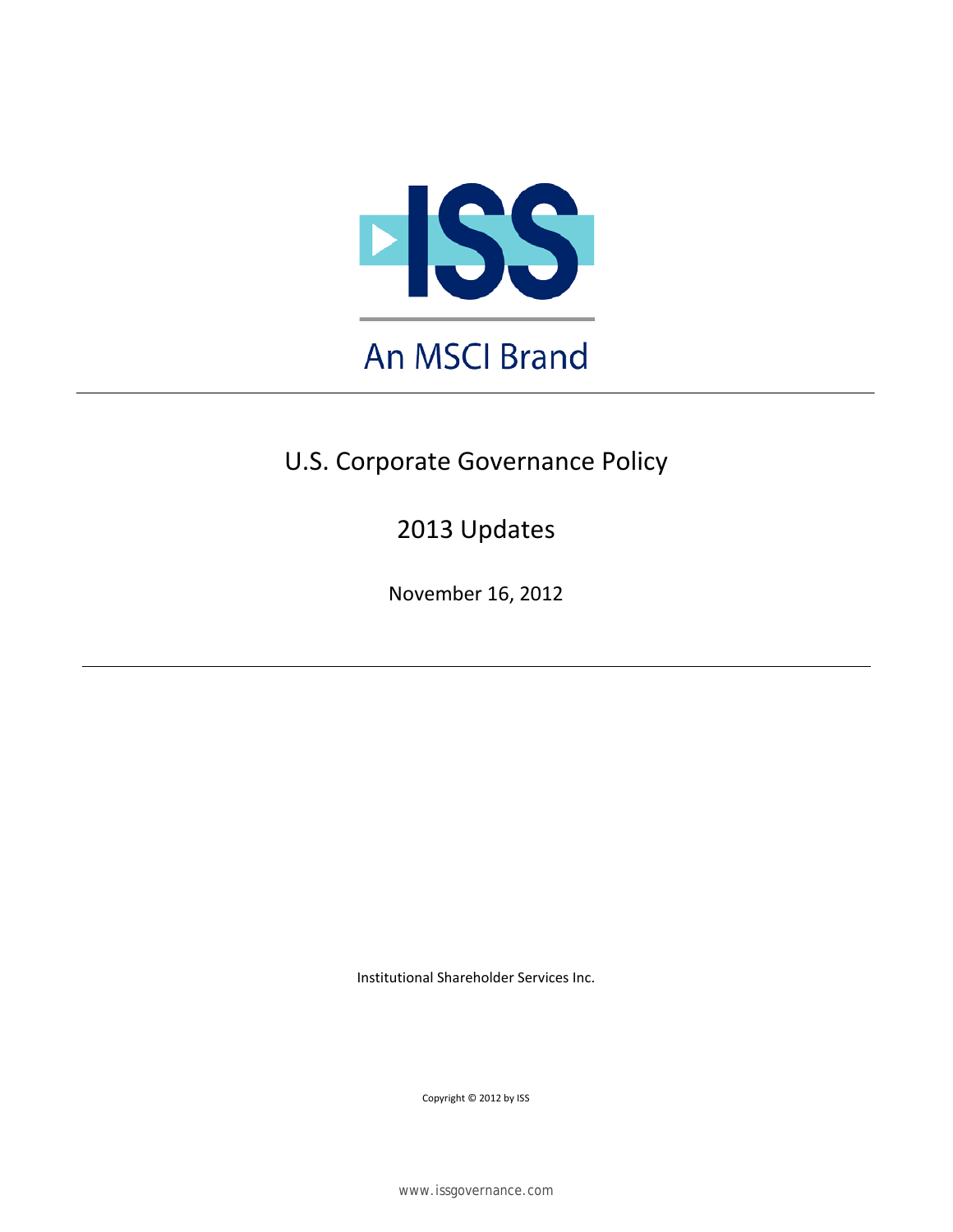

## ISS' U.S. Corporate Governance Policy 2013 Updates

## **Effective for Meetings on or after Feb. 1, 2013 Updated Nov. 16, 2012**

## **Table of Contents**

| Executive Pay Evaluation: Advisory Votes on Executive Compensation - Management Proposals  13 |  |
|-----------------------------------------------------------------------------------------------|--|
|                                                                                               |  |
|                                                                                               |  |
|                                                                                               |  |
|                                                                                               |  |
|                                                                                               |  |
|                                                                                               |  |
|                                                                                               |  |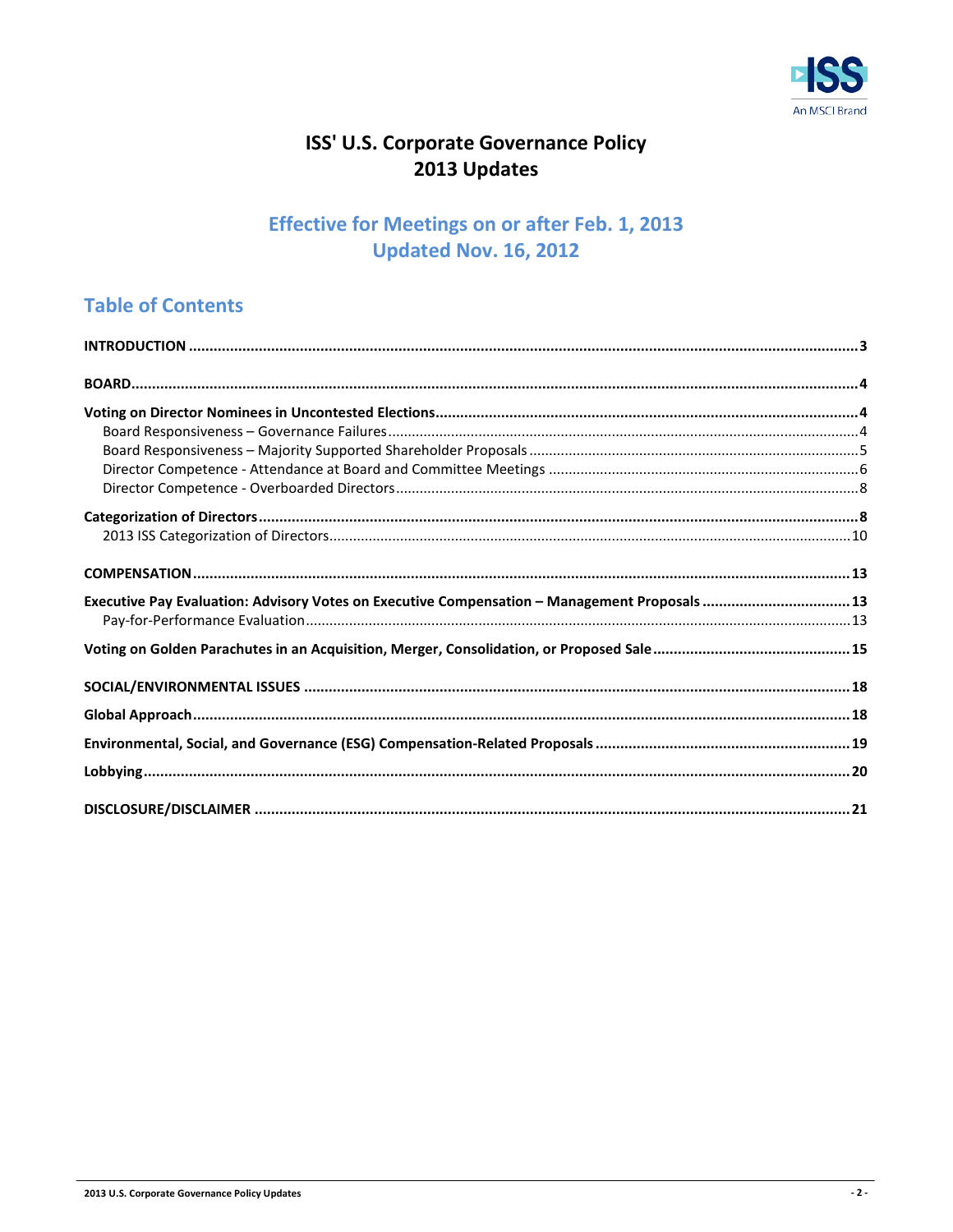

### <span id="page-2-0"></span>**INTRODUCTION**

Each year, ISS' Global Policy Board conducts a robust and transparent global policy formulation process which culminates in benchmark guidelines to be used in its proxy voting research for the upcoming year. To that end, ISS is pleased to announce its 2013 Global Policy Updates.

The complete set of ISS Global Benchmark Policy Guidelines consider market-specific recommended best practices, transparency, and disclosure when addressing issues such as board structure, director accountability, corporate governance standards, executive compensation, shareholder rights, corporate transactions, and social/environmental issues. The updates contained in this document reflect changes to regional proxy voting policies. These changes are based on significant engagement and outreach with multiple constituents in the corporate governance community, along with a thorough analysis of regional regulatory changes, best practices, voting trends, and academic research.

The 2013 policy updates are grouped by region, including separate documents that specifically address US, Europe, Canada, and International policy changes. Highlights and key changes for the upcoming year include:

- Pay for Performance Evaluation, including peer groups and realizable pay (US)
- Board Responsiveness to Majority Supported Proposals (US)
- Pledging of Company Stock (US)
- Pay for Performance Evaluation, including quantitative and qualitative factors (Canada)
- Voto di Lista (Italy)
- Overboarded Directors (Hong Kong and Singapore)
- Board Tenure (Hong Kong and Singapore)
- Director Nominee Disclosure (Global)

In addition to creating the updates to ISS' Global Policies, the ISS Research team collaborates with over 400 custom clients to ensure that their voting policies reflect their voting philosophy and are updated to take into account trends, practices, and regulatory changes in each market in which they invest.

The full text of the updates, along with detailed results from the Policy Survey, as well as comments received during the open comment period, are all available on ISS' Web site under the [Policy Gateway.](http://www.issgovernance.com/policy)

The ISS 2013 Global Policy Updates will be effective for meetings on or after February 1, 2013. ISS will release revised Frequently Asked Questions (FAQ) documents in December 2012 that provide additional guidance related to some of the new policies.

This document presents the changes being made to ISS' Benchmark U.S. Corporate Governance Policies. If you have any questions, please contact the Research Helpdesk at 301-556-0576 or [usresearch@issgovernance.com.](mailto:usresearch@issgovernance.com)

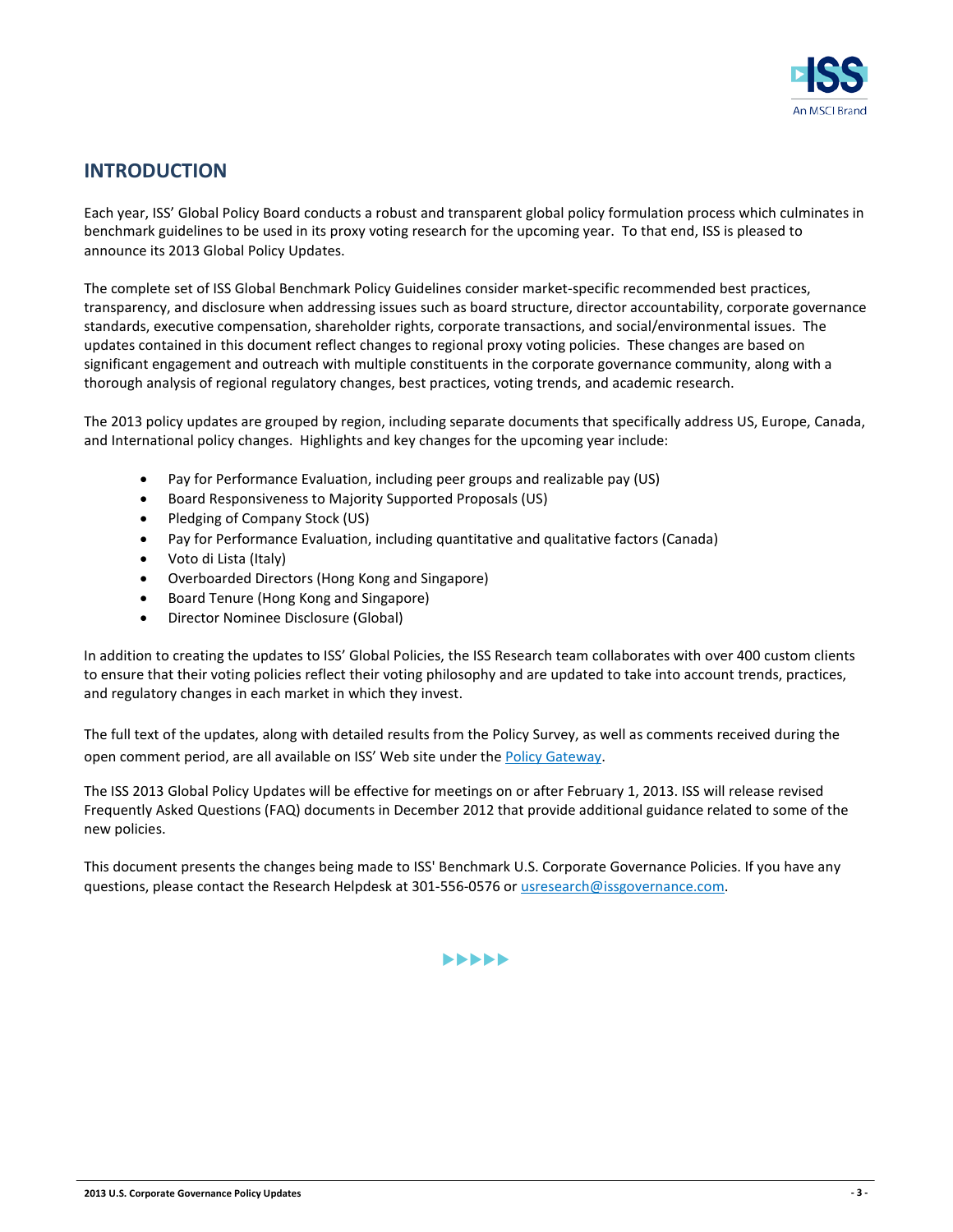

### <span id="page-3-0"></span>**BOARD**

## <span id="page-3-1"></span>**Corporate Governance Issue: Voting on Director Nominees in Uncontested Elections**

#### <span id="page-3-2"></span>Board Responsiveness – Governance Failures

**Current Recommendation:** Under extraordinary circumstances, vote AGAINST or WITHHOLD from directors individually, committee members, or the entire board, due to:

- Material failures of governance, stewardship, risk oversight, or fiduciary responsibilities at the company;
- Failure to replace management as appropriate; or
- Egregious actions related to a director's service on other boards that raise substantial doubt about his or her ability to effectively oversee management and serve the best interests of shareholders at any company.

**Key Change:** Indicating by footnote that hedging of company stock and significant pledging of company stock by directors and/or executives are considered failures of risk oversight.

**New Recommendation**: Under extraordinary circumstances, vote AGAINST or WITHHOLD from directors individually, committee members, or the entire board, due to:

- Material failures of governance, stewardship, risk oversight<sup>[1](#page-3-3)</sup>, or fiduciary responsibilities at the company;
- Failure to replace management as appropriate; or
- Egregious actions related to a director's service on other boards that raise substantial doubt about his or her ability to effectively oversee management and serve the best interests of shareholders at any company.

#### **Rationale for Update:**

Hedging is a strategy to offset or reduce the risk of price fluctuations for an asset or equity. Stock-based compensation or open market purchases of company stock should serve to align executives' or directors' interests with shareholders. Therefore, hedging of company stock through covered call, collar, or other derivative transactions sever the ultimate alignment with shareholders' interests. Any amount of hedging will be considered a problematic practice warranting a negative voting recommendation.

Pledging of company stock at any amount as collateral for a loan is not a responsible use of equity. Pledging of company stock as collateral for a loan may have detrimental impact on shareholders if the officer or director is forced to sell company stock, for example, to meet a margin call. The forced sale of significant company stock may negatively impact the company's stock price, and may also violate company insider trading policies. In addition, pledging of shares may be utilized as part of hedging or monetization strategies that would potentially immunize an executive against economic exposure to the company's stock, even while maintaining voting rights. In ISS' [2012-2013 policy survey,](http://www.issgovernance.com/files/private/ISSPolicySurveyResults2012.pdf) 49 percent and 45 percent of institutional and issuer respondents, respectively, indicated that any pledging of shares by executives or directors is significantly problematic. Only 13 percent and 20 percent of institutional investors and issuers, respectively, responded that pledging is not a concern for them. Therefore, both investors and issuers view pledging of company shares as a problematic practice.

In determining vote recommendations for election of directors of companies who currently have executives or directors with pledged company stock, the following factors will be considered:

• Presence in the company's proxy statement of an antipledging policy that prohibits future pledging activity;

<span id="page-3-3"></span> $1$  Examples of failure of risk oversight include, but are not limited to: bribery; large or serial fines or sanctions from regulatory bodies; significant adverse legal judgments or settlements; hedging of company stock; or significant pledging of company stock.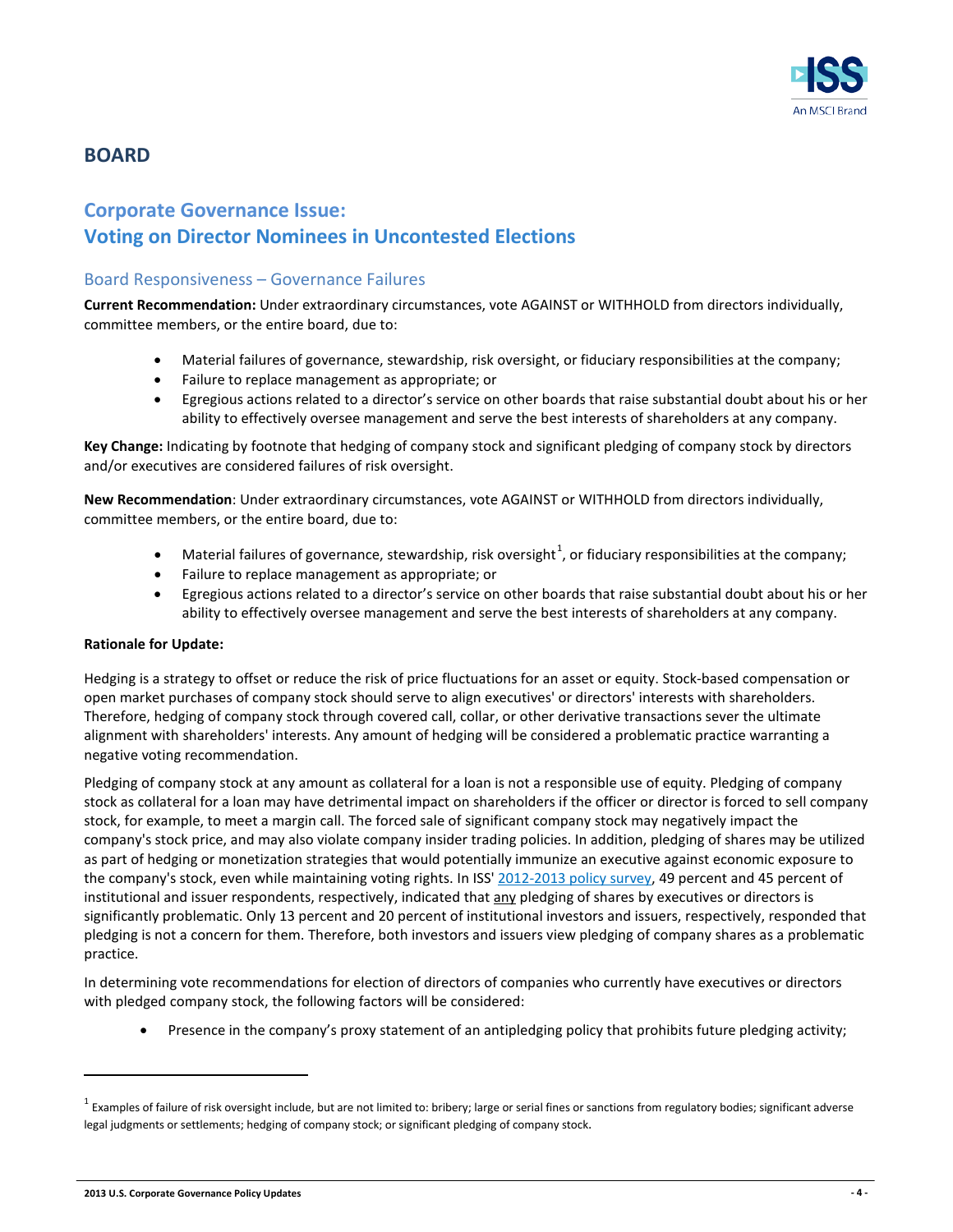

- Magnitude of aggregate pledged shares in terms of total common shares outstanding or market value or trading volume;
- Disclosure of progress or lack thereof in reducing the magnitude of aggregate pledged shares over time;
- Disclosure in the proxy statement that shares subject to stock ownership and holding requirements do not include pledged company stock; and
- Any other relevant factors.

#### $\blacktriangleright\blacktriangleright\blacktriangleright\blacktriangleright\blacktriangleright$

#### <span id="page-4-0"></span>Board Responsiveness – Majority Supported Shareholder Proposals

**Current Recommendation:** Vote AGAINST or WITHHOLD from the entire board of directors (except new nominees, who should be considered CASE-BY-CASE) if:

- The board failed to act on a shareholder proposal that received the support of a majority of the shares outstanding the previous year;
- The board failed to act on a shareholder proposal that received the support of a majority of shares cast in the last year and one of the two previous years.

#### **Key Changes:**

 $\overline{a}$ 

- Start using a majority of shares cast in one year as the trigger to evaluate a company's response to majority supported shareholder proposals;
- Include the flexibility to recommend against members of the board as deemed appropriate, not necessarily the full board; and
- Include more guidance on the case-by-case examination of the sufficiency of a company's action in response to a majority-supported shareholder proposal.

**Transition Rule**: The one-year votes cast requirement will commence with shareholder proposals appearing on companies' ballots in 2013.

**New Recommendation:** Vote AGAINST or WITHHOLD from individual directors, committee members, or the entire board of directors as appropriate if:

- For [2](#page-4-1)013, the board failed to act<sup>2</sup> on a shareholder proposal that received the support of a majority of the shares outstanding the previous year;
- For 2013, the board failed to act on a shareholder proposal that received the support of a majority of shares cast in the last year and one of the two previous years.
- For 2014, the board failed to act on a shareholder proposal that received the support of a majority of the shares cast in the previous year.

- The subject matter of the proposal;
- The level of support and opposition provided to the resolution in past meetings;
- Disclosed outreach efforts by the board to shareholders in the wake of the vote;
- Actions taken by the board in response to its engagement with shareholders;
- The continuation of the underlying issue as a voting item on the ballot (as either shareholder or management proposals); and
- Other factors as appropriate.

ISS will be releasing an FAQ document in December 2012 for further guidance related to the new policy.

<span id="page-4-1"></span><sup>&</sup>lt;sup>2</sup> Responding to the shareholder proposal will generally mean either full implementation of the proposal or, if the matter requires a vote by shareholders, a management proposal on the next annual ballot to implement the proposal. Responses that involve less than full implementation will be considered on a case-by-case basis, taking into account: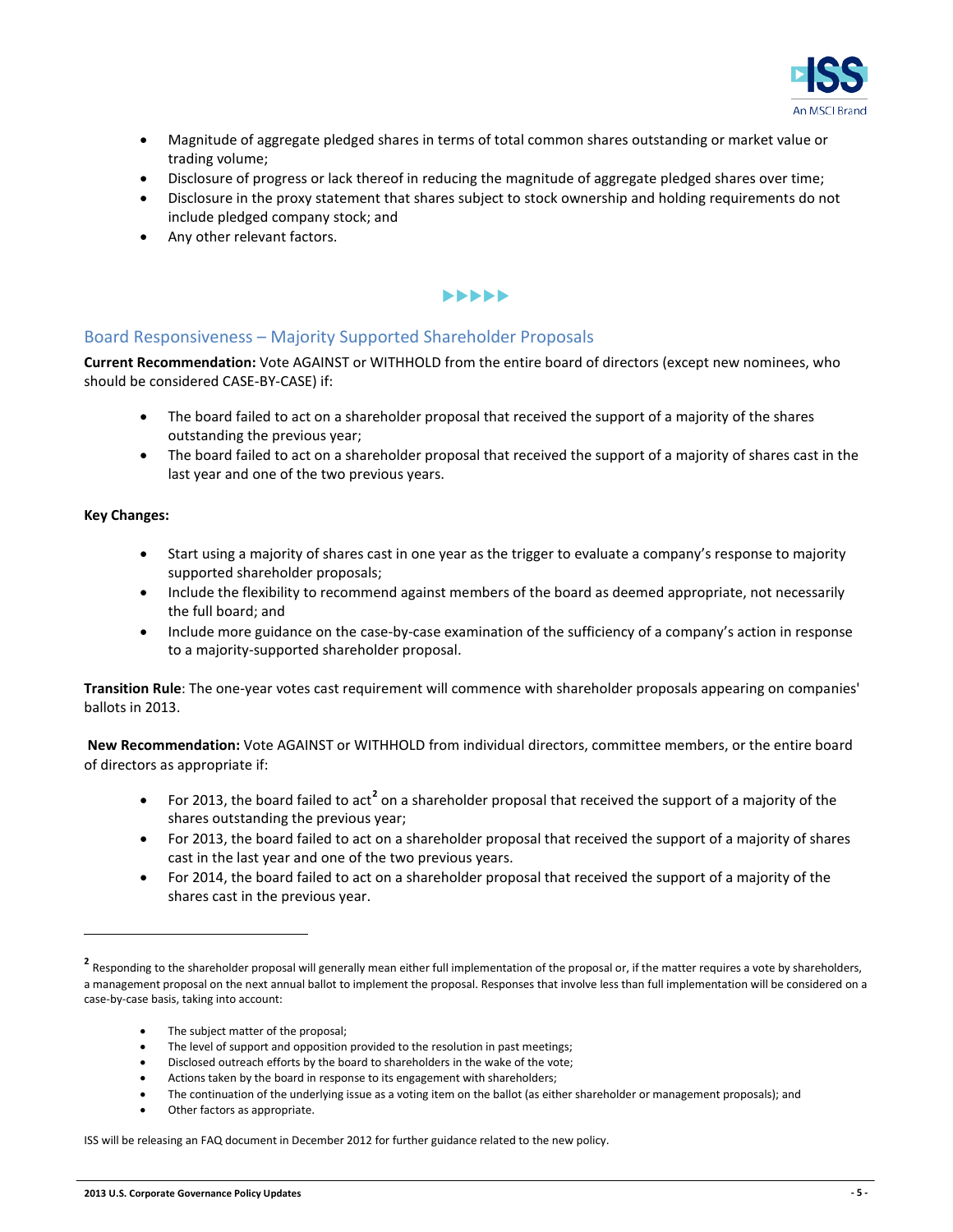

**Rationale for Update:** The marketplace has been evolving in the matter of board responsiveness to majority-supported shareholder proposals, in both institutional investors' expectations and in the actual responsiveness by issuers. ISS' [2012-](http://www.issgovernance.com/files/private/ISSPolicySurveyResults2012.pdf) [2013 Policy Survey](http://www.issgovernance.com/files/private/ISSPolicySurveyResults2012.pdf) results show that 86 percent of the institutional investor respondents expect that the board should implement a shareholder proposal that receives support from a majority of shares cast in the previous year. Almost half (47 percent) of issuer respondents agreed with that view as well. Issuers have been increasingly responding to shareholder proposals that received only one year of a majority of votes cast: in 2010, 37 percent of the proposals that received only one year of a majority of votes cast in 2009 were implemented (an additional 18 percent received a partial response); whereas in 2012 thus far, 50 percent have been implemented (an additional 6 percent have been partially implemented).

In response to comments received concerning this new policy, ISS will commence the application of this new policy of one year of share cast standard on proposals appearing on companies' ballots in 2013 (and thus look for the companies' responses in 2014). It will not be applied on proposals that received only one year of shares cast in 2012. The current policy of two years of cast or one year of shares outstanding will apply to those proposals for the ISS vote recommendations to be made in 2013.

#### $\blacktriangleright\blacktriangleright\blacktriangleright\blacktriangleright\blacktriangleright$

#### <span id="page-5-0"></span>Director Competence - Attendance at Board and Committee Meetings

**Current Recommendation:** Vote AGAINST or WITHHOLD from the entire board of directors (except new nominees, who should be considered CASE-BY-CASE) if:

• The company's proxy indicates that not all directors attended 75 percent of the aggregate board and committee meetings, but fails to provide the required disclosure of the names of the director(s) involved.

Generally vote AGAINST or WITHHOLD from individual directors who:

- Attend less than 75 percent of the board and committee meetings (with the exception of new nominees). Acceptable reasons for director absences are generally limited to the following:
	- o Medical issues/illness;
	-
	- o Family emergencies; and Missing only one meeting.

These reasons for directors' absences will only be considered by ISS if disclosed in the proxy or another SEC filing. If the disclosure is insufficient to determine whether a director attended at least 75 percent of board and committee meetings in aggregate, vote AGAINST or WITHHOLD from the director.

**Key Changes:** Inclusion of the term "period of service"; rearrangement of the policy from group vs. individual withhold recommendations to distinct policies for poor attendance vs. unclear/insufficient attendance disclosure.

#### **New Recommendation**:

- Generally vote AGAINST or WITHHOLD from directors (except new nominees, who should be considered CASE-BY- $CASE<sup>3</sup>$  $CASE<sup>3</sup>$  $CASE<sup>3</sup>$ ) who attend less than 75 percent of the aggregate of their board and committee meetings for the period for which they served, unless an acceptable reason for absences is disclosed in the proxy or another SEC filing. Acceptable reasons for director absences are generally limited to the following:
	- o Medical issues/illness;

<span id="page-5-1"></span>**<sup>3</sup>** For new nominees only, schedule conflicts due to commitments made prior to their appointment to the board are considered if disclosed in the proxy or another SEC filing.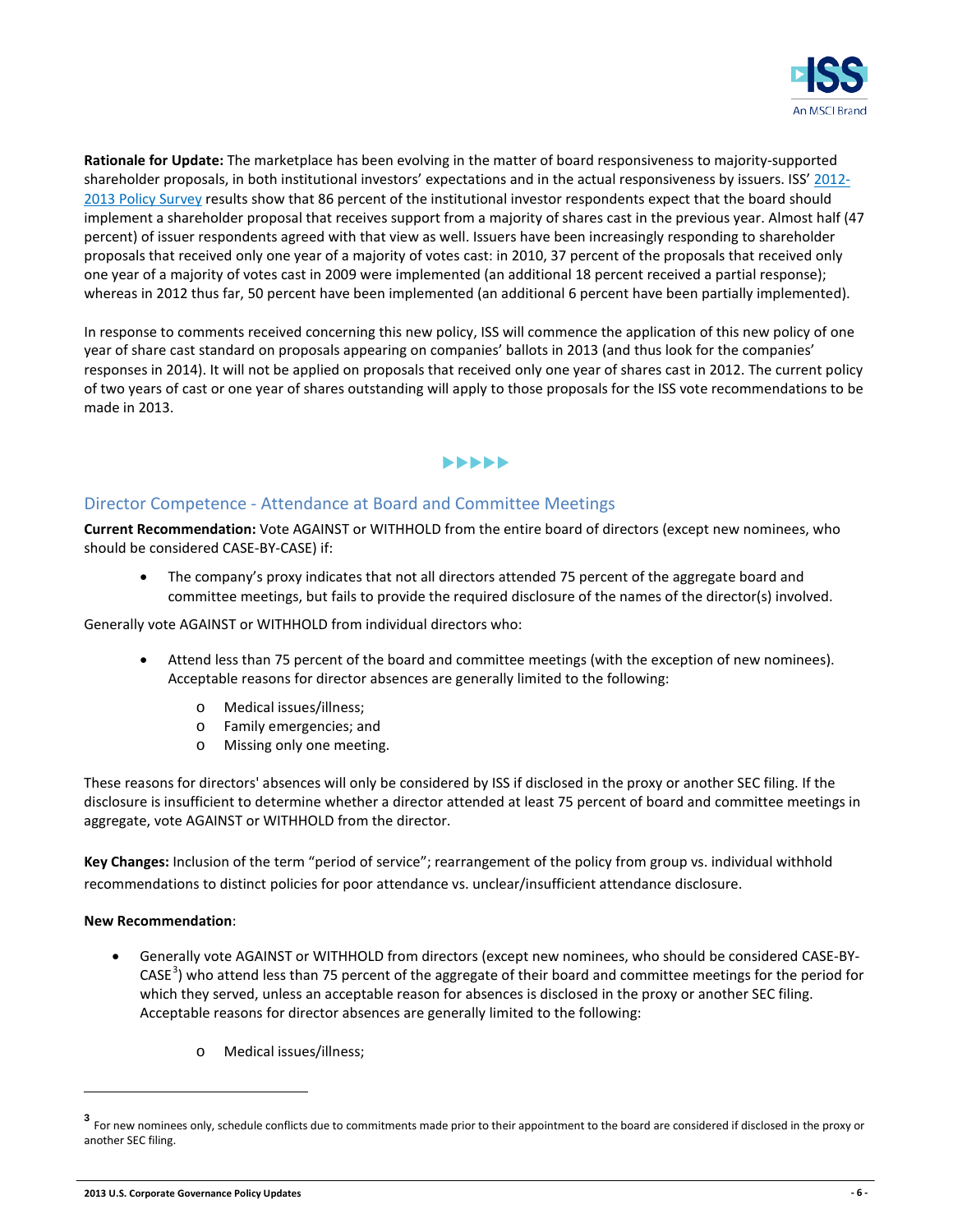

- o Family emergencies; and
- o Missing only one meeting (when the total of all meetings is three or fewer).
- If the proxy disclosure is unclear and insufficient to determine whether a director attended at least 75 percent of the aggregate of his/her board and committee meetings during his/her period of service, vote AGAINST or WITHHOLD from the director(s) in question.

#### **Rationale for Update:**

Investors expect directors to attend their board and committee meetings; poor attendance is a primary reason directors receive majority withhold or against votes<sup>[4](#page-6-0)</sup>.

For exchange-listed companies, the SEC requires the following disclosure<sup>[5](#page-6-1)</sup>:

Item 407(b) *Board meetings and committees; annual meeting attendance*. (1) State the total number of meetings of the board of directors (including regularly scheduled and special meetings) which were held during the last full fiscal year. Name each incumbent director who during the last full fiscal year attended fewer than 75 percent of the aggregate of:

- i. The total number of meetings of the board of directors (held during the period for which he has been a director); and
- ii. The total number of meetings held by all committees of the board on which he served (during the periods that he served).

Institutional investors expect the same disclosure from all companies. Note that disclosure is only required if any director did not meet the threshold; if all nominees met the threshold, no disclosure is needed. The disclosure requirements are clear, and the director attendance record should be a straightforward and simple disclosure in the proxy. Although the SEC disclosure rules have not changed, over recent years the incidences of unclear attendance disclosures have been increasing.

Examples of deviations from the required disclosure include, but are not limited to:

- Not naming the director(s) who failed to meet the threshold attendance;
- Using a threshold of less than 75 percent;
- Using a threshold greater than 75 percent and reporting that a director did not achieve that threshold;
- Excluding special meetings from total meetings;
- Reporting attendance separately for regular vs. special meetings;
- Boosting the attendance records by including actions by written consents in total meetings;
- Reporting average attendance instead of threshold attainment;
- Reporting aggregate board and aggregate committee attendance instead of the overall aggregate; and
- For directors who served for only part of a year, reporting attendance based on the full fiscal year rather than the period served.

Given the importance institutional investors place on director attendance, company disclosures in this area should be clear as to whether a director attended 75 percent of the total of his or her board and committee meetings for the period s/he served. The updated policy takes a stronger approach by recommending a withhold or against vote on any director whose attendance is questionable due to unclear and insufficient attendance disclosure.

 $\blacktriangleright\blacktriangleright\blacktriangleright\blacktriangleright\blacktriangleright$ 

<span id="page-6-0"></span>**<sup>4</sup>** ISS 2012 Post Season Review, page 17.

<span id="page-6-1"></span><http://ecfr.gpoaccess.gov/cgi/t/text/text-idx?c=ecfr&sid=dff06bb8466f3e795de4ae8e3255ceb6&rgn=div8&view=text&node=17:2.0.1.1.11.5.31.7&idno=17>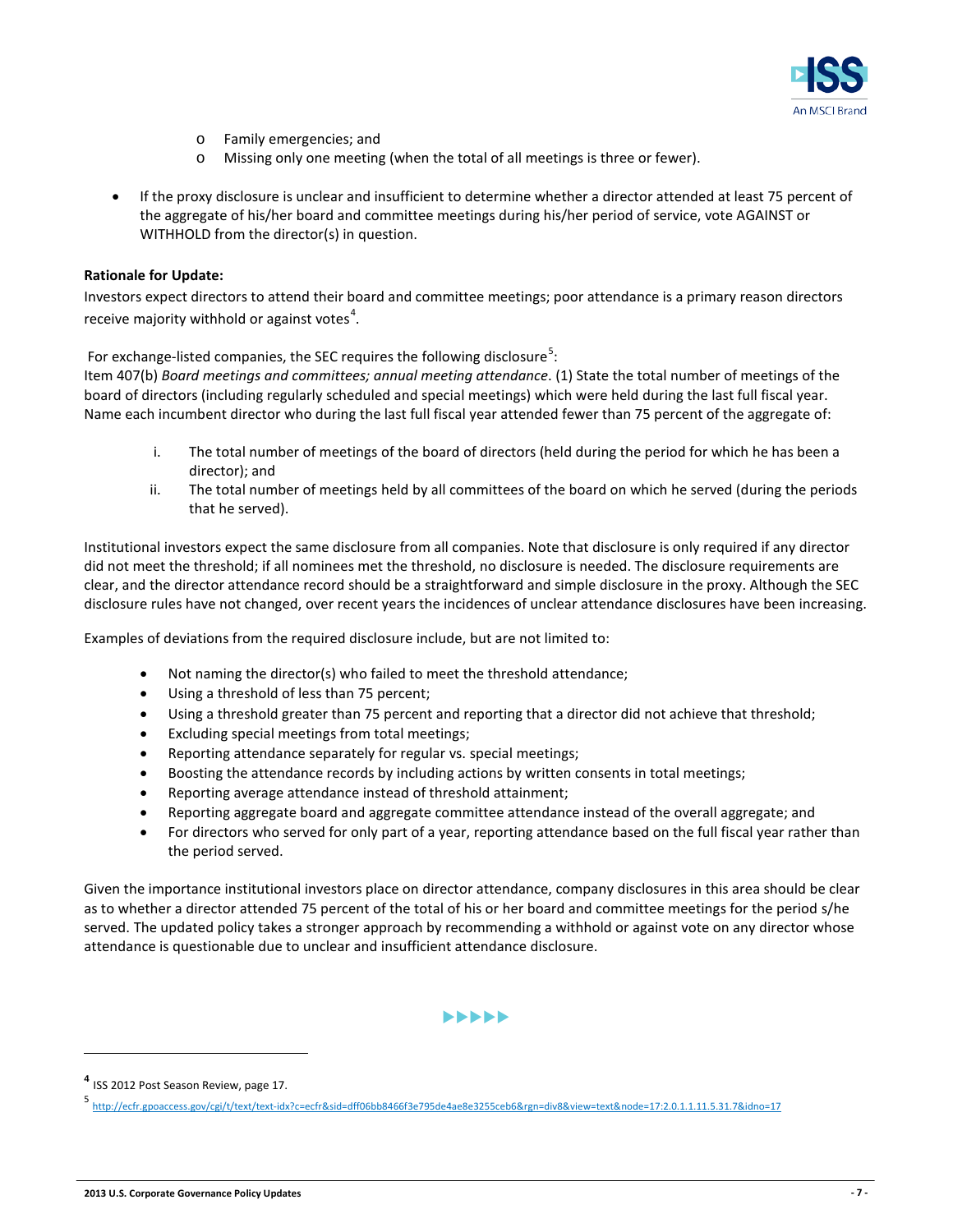

#### <span id="page-7-0"></span>Director Competence - Overboarded Directors

**Current Recommendation:** Vote AGAINST or WITHHOLD from individual directors who:

- Sit on more than six public company boards; or
- Are CEOs of public companies who sit on the boards of more than two public companies besides their own—withhold only at their outside boards.

**Key Change:** Previously, a parent company and any subsidiary company owned at least 20 percent by the parent were counted as a single board under the overboarded policy. All subsidiary boards will now be counted as separate boards.

**New Recommendation:** Vote AGAINST or WITHHOLD from individual directors who:

- Sit on more than six public company boards; or
- Are CEOs of public companies who sit on the boards of more than two public companies besides their own—withhold only at their outside boards<sup>[6](#page-7-2)</sup>.

**Rationale for Update:** Currently, as described in ou[r 2012 Audit/Board](http://www.issgovernance.com/policy/USAuditBoardFAQ) FAQs, when ISS is counting the boards for the overboarded policy, the following rules apply:

*We include: publicly traded companies (including non-U.S. companies) and mutual fund families. Disclosure permitting, we do not include: subsidiaries or the parent of the company (where ownership by the parent is 20 percent or more), non-profit organizations, universities, advisory boards, and private companies. Mutual funds are rolled up to mutual fund families, with one family counting as one board. Also, if service on another board is a required duty of the officer (e.g., as part of a joint marketing agreement), that board will not be counted.*

In our update for 2013, ISS is no longer going to count publicly traded subsidiaries owned 20 percent or more by the parent as one board with the parent company. Rather, all subsidiaries with publicly traded stock will be counted as boards in their own rights. (Subsidiaries that only issue debt will not count.) Mutual funds will continue to be rolled up to the mutual fund families, and non-profit organizations, universities, advisory boards, and private companies will continue not to be counted.

The policy application change, as reflected in the new footnote, is that although all of a CEO's subsidiary boards will be counted as separate boards, ISS will not recommend a withhold vote from the CEO of a parent company board or any of the controlled (>50 percent ownership) subsidiaries of that parent, but will do so at subsidiaries that are less than 50 percent controlled and boards outside the parent/subsidiary relationships. Our Frequently Asked Questions document to be released in December 2012 will be updated accordingly.

This counting of all subsidiary boards as separate boards is in accordance with the investor sentiment expressed in our [2012-2013 Policy Survey](http://www.issgovernance.com/files/private/ISSPolicySurveyResults2012.pdf) and is a major step in the harmonization of ISS policies applied around the globe on overboarded directors.

#### **>>>>>>**

## <span id="page-7-1"></span>**Corporate Governance Issue: Categorization of Directors**

#### **Current Categorization:**

1. **Inside Director (I)**

- 1.1. Employee of the company or one of its affiliates*<sup>i</sup>* .
- 1.2. Among the five most highly paid individuals (excluding interim CEO).

<span id="page-7-2"></span>**<sup>6</sup>** A CEO's "own board" includes boards of controlled subsidiaries and affiliates.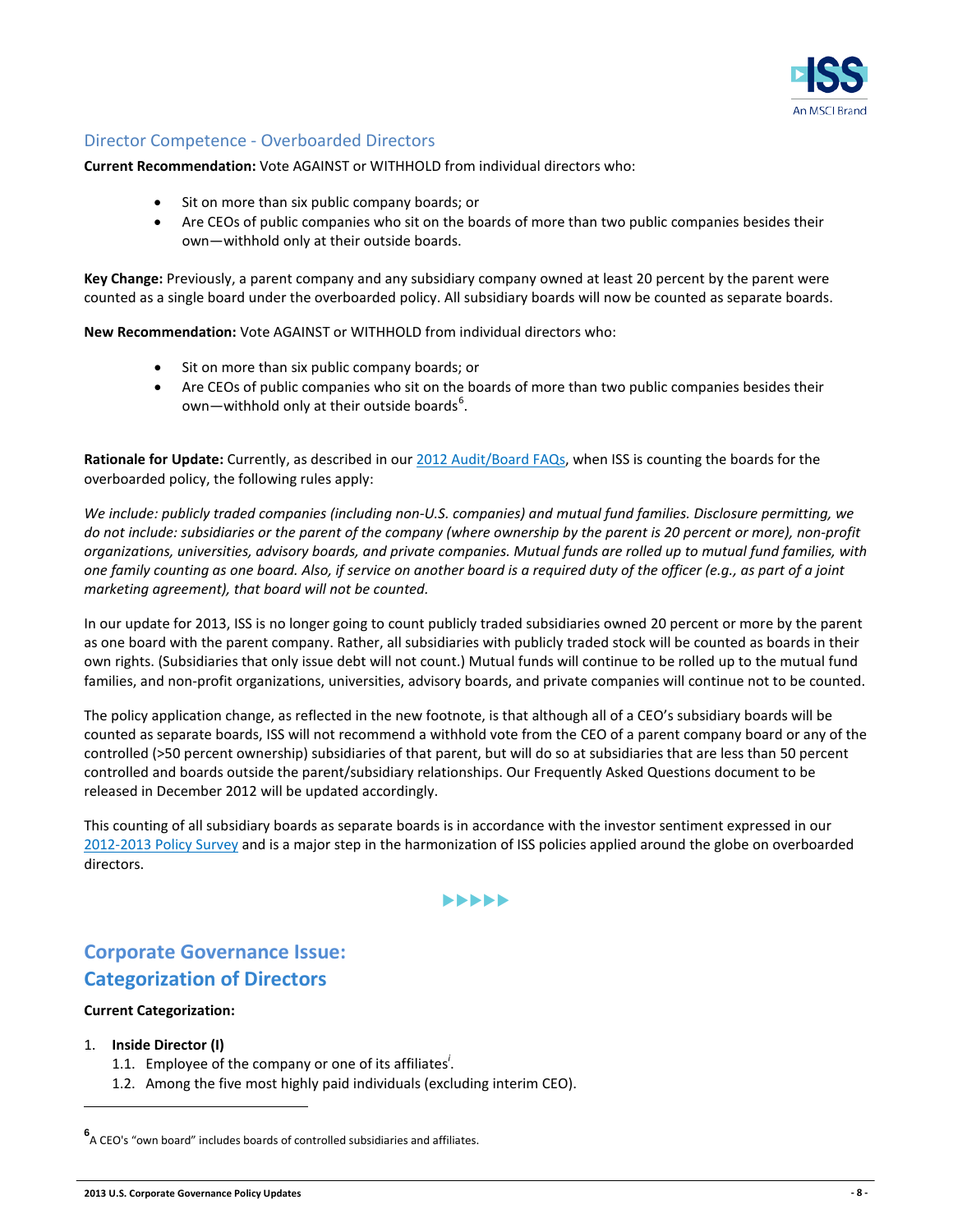

- 1.3. Listed as an officer as defined under Section 16 of the Securities and Exchange Act of 1934 ("Section 16 officer")<sup>"</sup>.
- 1.4. Current interim CEO.
- 1.5. Beneficial owner of more than 50 percent of the company's voting power (this may be aggregated if voting power is distributed among more than one member of a defined group).

#### **Key Changes:**

- Moving the consideration of director compensation to Affiliated Outside Director from Inside Director;
- Expanding interim CEO to include other interim officers;
- Including non-executive directors named in the Summary Compensation Table due to the material nature of their compensation in the definition of Insider Director.

#### **New Categorization:**

- 1. **Inside Director (I)**
	- 1.1. Current employee or current officer<sup>i</sup> of the company or one of its affiliates<sup>"</sup>.
	- 1.2. Beneficial owner of more than 50 percent of the company's voting power (this may be aggregated if voting power is distributed among more than one member of a group).
	- 1.3. Director named in the Summary Compensation Table (excluding former interim officers).

**Rationale for Update:** ISS is starting to simplify the categories of directors, starting with the definition of Inside Director. Directors will be considered Inside Directors if they are currently employed or are officers of the company, or, if they control 50 percent of the voting power of the company.

Also, although only Named Executive Officers are normally included in the Summary Compensation Table, sometimes companies will include non-executive directors in the table because of the material nature of their compensation. (For example, see page 36 of Ashford Hospitality Trust's 2012 proxy:

[http://www.sec.gov/Archives/edgar/data/1232582/000119312512157030/d328182ddef14a.htm#tx328182\\_42](http://www.sec.gov/Archives/edgar/data/1232582/000119312512157030/d328182ddef14a.htm#tx328182_42) )

Any director thus named in the Summary Compensation Table will be categorized as an Inside Director.

As any person who served in the CEO or CFO position for any part of the fiscal year is required to be included in the Summary Compensation Table, directors who served a portion of the year as an interim officer (but are no longer in that position ) are carved-out. Although it is a more common occurrence that an independent director steps into the role of CEO on an interim basis while the board is searching/deciding on a new CEO, there have been instances where board members have stepped into other officer positions on an interim basis, such as CFO. Directors serving as interim officers are considered Inside Directors while serving in that capacity, and are generally considered Independent Outside Directors immediately upon their stepping out of that position, unless the length of service and terms of their agreements indicate their position may not have been truly interim (see item 2.4 in the table).

Director compensation will continue to be an item for examination as a potential impediment on director independence, but it will be under the Affiliated Outside Director category (item 2.18: Any material*xii* relationship with the company.)

Please see the new Categorization of Directors table for 2013 below: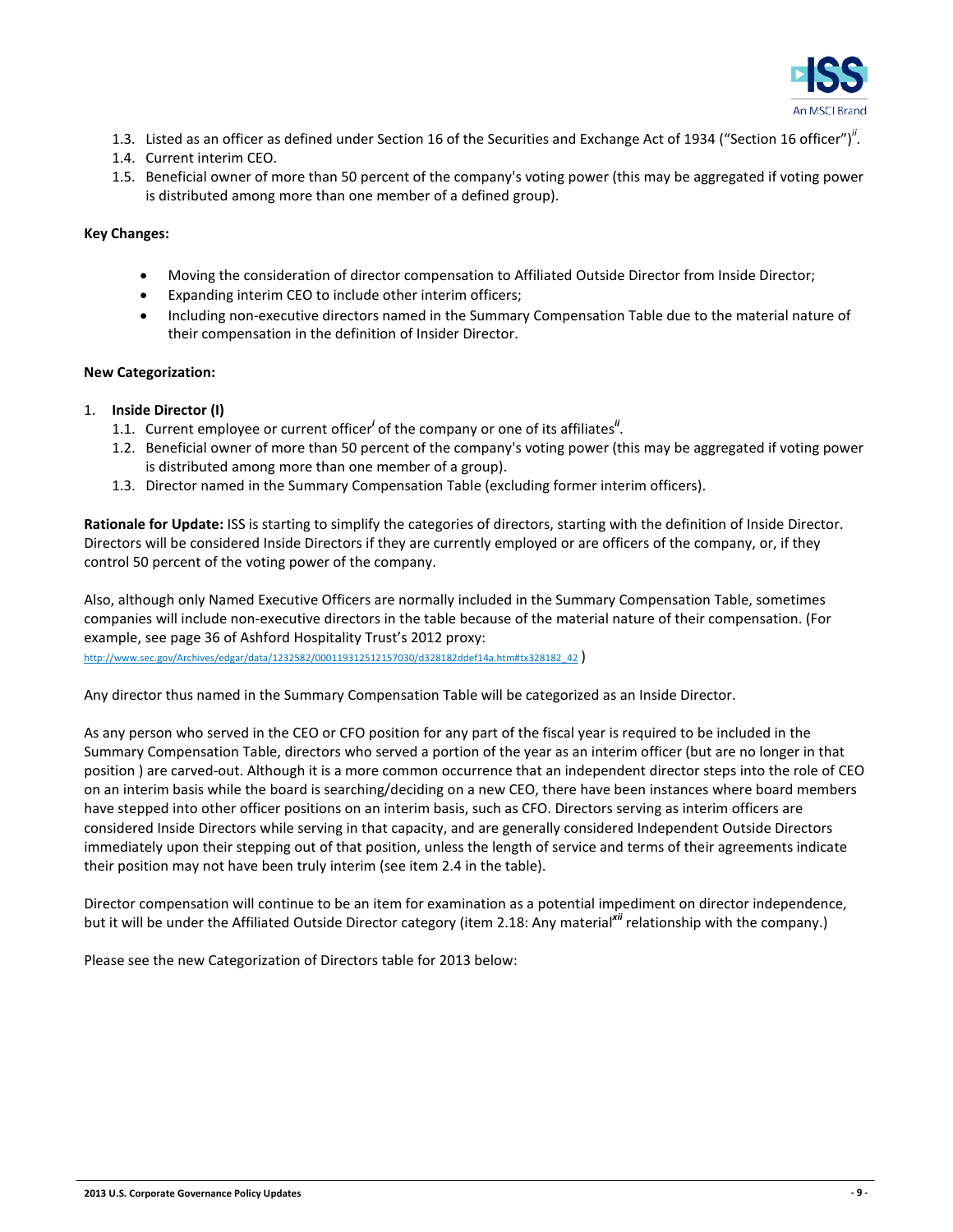

### <span id="page-9-0"></span>2013 ISS Categorization of Directors

#### 1. **Inside Director (I)**

- 1.1. Current employee or current officer<sup>*i*</sup> of the company or one of its affiliates<sup>"</sup>.
- 1.2. Beneficial owner of more than 50 percent of the company's voting power (this may be aggregated if voting power is distributed among more than one member of a group).
- 1.3. Director named in the Summary Compensation Table (excluding former interim officers).

#### 2. **Affiliated Outside Director (AO)**

#### Board Attestation

- 2.1. Board attestation that an outside director is not independent.
- Former CEO/Interim Officer
- 2.2. Former CEO of the company*iii,iv*.
- 2.3. Former CEO of an acquired company within the past five years*iv* .
- 2.4. Former interim officer if the service was longer than 18 months. If the service was between 12 and 18 months an assessment of the interim officer's employment agreement will be made*<sup>v</sup>* .

#### Non-CEO Executives

- 2.5. Former officer<sup>i</sup> of the company, an affiliate<sup>*ii*</sup> or an acquired firm within the past five years.
- 2.6. Officer<sup>i</sup> of a former parent or predecessor firm at the time the company was sold or split off from the parent/predecessor within the past five years.
- 2.7. Officer<sup>i</sup>, former officer, or general or limited partner of a joint venture or partnership with the company. Family Members
- 2.8. Immediate family member<sup>yi</sup> of a current or former officer<sup>*i*</sup> of the company or its affiliates<sup>"</sup> within the last five years.
- 2.9. Immediate family member*vi* of a current employee of company or its affiliates*ii* where additional factors raise concern (which may include, but are not limited to, the following: a director related to numerous employees; the company or its affiliates employ relatives of numerous board members; or a non-Section 16 officer in a key strategic role).

#### Transactional, Professional, Financial, and Charitable Relationships

- 2.10. Currently provides (or an immediate family member*vi* provides) professional services*vii* to the company, to an affiliate*ii* of the company or an individual officer of the company or one of its affiliates in excess of \$10,000 per year.
- 2.11. Is (or an immediate family member*vi* is) a partner in, or a controlling shareholder or an employee of, an organization which provides professional services*vii* to the company, to an affiliate*ii* of the company, or an individual officer of the company or one of its affiliates in excess of \$10,000 per year.
- 2.12.Has (or an immediate family member*vi* has) any material transactional relationship*viii* with the company or its affiliates*ii* (excluding investments in the company through a private placement).
- 2.13. Is (or an immediate family member*vi* is) a partner in, or a controlling shareholder or an executive officer of, an organization which has any material transactional relationship*viii* with the company or its affiliates*ii* (excluding investments in the company through a private placement).
- 2.14. Is (or an immediate family member*vi* is) a trustee, director, or employee of a charitable or non-profit organization that receives material grants or endowments<sup>viii</sup> from the company or its affiliates<sup>ii</sup>.

#### Other Relationships

- 2.15. Party to a voting agreement<sup>ix</sup> to vote in line with management on proposals being brought to shareholder vote.
- 2.16.Has (or an immediate family member*vi* has) an interlocking relationship as defined by the SEC involving members of the board of directors or its Compensation Committee*<sup>x</sup>* .
- 2.17. Founder*xi* of the company but not currently an employee.
- 2.18. Any material*xii* relationship with the company.

#### 3. **Independent Outside Director (IO)**

3.1. No material*xii* connection to the company other than a board seat.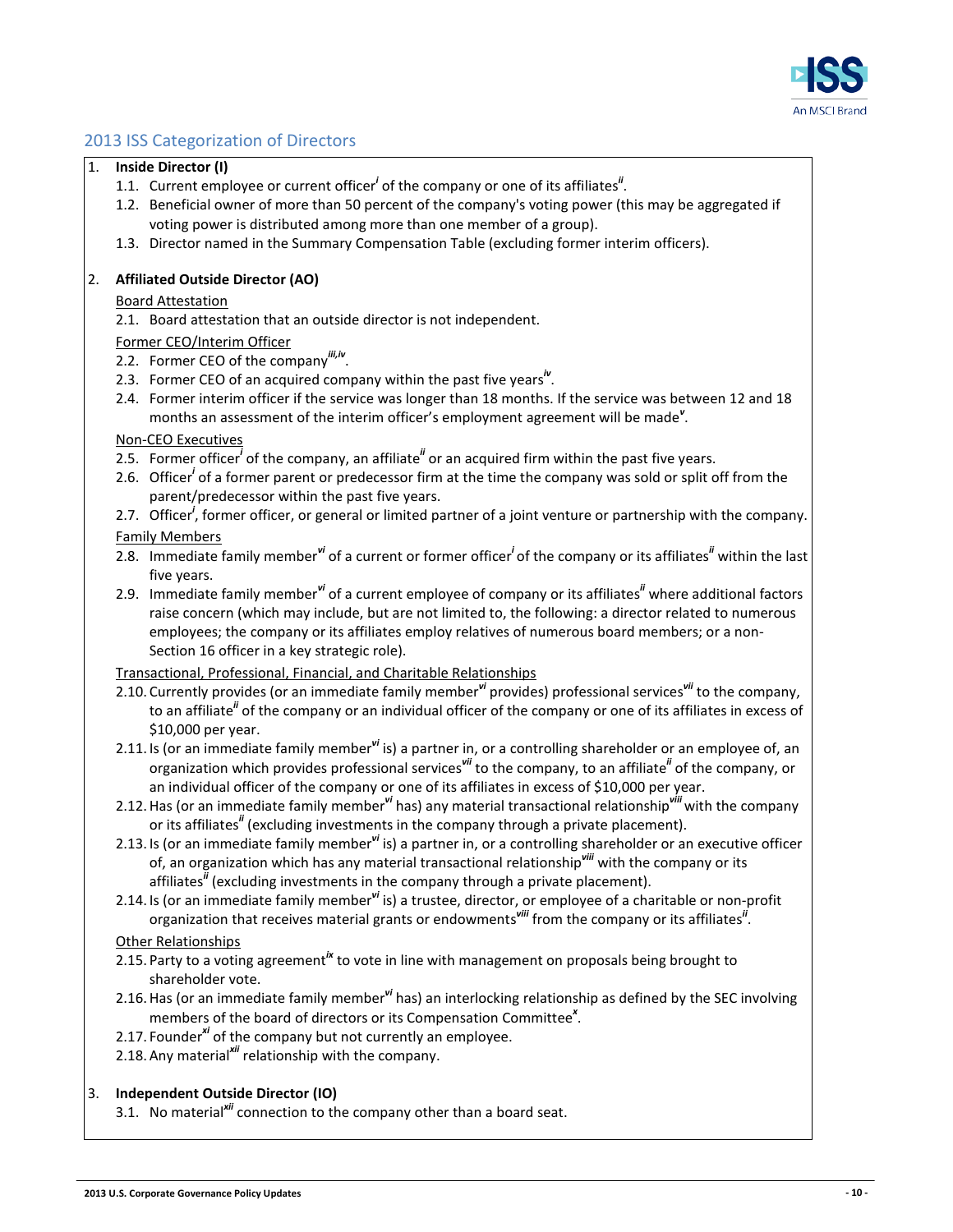

#### **Footnotes:**

*i*<br>The definition of officer will generally follow that of a "Section 16 officer" (officers subject to Section 16 of the Securities and Exchange Act of 1934) and includes the chief executive, operating, financial, legal, technology, and accounting officers of a company (including the president, treasurer, secretary, controller, or any vice president in charge of a principal business unit, division, or policy function). Current interim officers are included in this category. For private companies, the equivalent positions are applicable. A non-employee director serving as an officer due to statutory requirements (e.g. corporate secretary) will be classified as an Affiliated Outsider under 2.18: "Any material relationship with the company." However, if the company provides explicit disclosure that the director is not receiving additional compensation in excess of \$10,000 per year for serving in that capacity, then the director will be classified as an Independent Outsider.

*ii* "Affiliate" includes a subsidiary, sibling company, or parent company. ISS uses 50 percent control ownership by the parent company as the standard for applying its affiliate designation.

*iii* Includes any former CEO of the company prior to the company's initial public offering (IPO).

*iv* When there is a former CEO of a special purpose acquisition company (SPAC) serving on the board of an acquired company, ISS will generally classify such directors as independent unless determined otherwise taking into account the following factors: the applicable listing standards determination of such director's independence; any operating ties to the firm; and the existence of any other conflicting relationships or related party transactions.

*v* ISS will look at the terms of the interim officer's employment contract to determine if it contains severance pay, long-term health and pension benefits, or other such standard provisions typically contained in contracts of permanent, non-temporary CEOs. ISS will also consider if a formal search process was under way for a full-time officer at the time.

*vi* "Immediate family member" follows the SEC's definition of such and covers spouses, parents, children, step-parents, stepchildren, siblings, in-laws, and any person (other than a tenant or employee) sharing the household of any director, nominee for director, executive officer, or significant shareholder of the company.

*vii* Professional services can be characterized as advisory in nature, generally involve access to sensitive company information or to strategic decision-making, and typically have a commission- or fee-based payment structure. Professional services generally include, but are not limited to the following: investment banking/financial advisory services; commercial banking (beyond deposit services); investment services; insurance services; accounting/audit services; consulting services; marketing services; legal services; property management services; realtor services; lobbying services; executive search services; and IT consulting services. The following would generally be considered transactional relationships and not professional services: deposit services; IT tech support services; educational services; and construction services. The case of participation in a banking syndicate by a non-lead bank should be considered a transactional (and hence subject to the associated materiality test) rather than a professional relationship. "Of Counsel" relationships are only considered immaterial if the individual does not receive any form of compensation (in excess of \$10,000 per year) from, or is a retired partner of, the firm providing the professional service. The case of a company providing a professional service to one of its directors or to an entity with which one of its directors is affiliated, will be considered a transactional rather than a professional relationship. Insurance services and marketing services are assumed to be professional services unless the company explains why such services are not advisory.

*viii* A material transactional relationship, including grants to non-profit organizations, exists if the company makes annual payments to, or receives annual payments from, another entity exceeding the greater of \$200,000 or 5 percent of the recipient's gross revenues, in the case of a company which follows NASDAQ listing standards; or the greater of \$1,000,000 or 2 percent of the recipient's gross revenues, in the case of a company which follows NYSE/Amex listing standards. In the case of a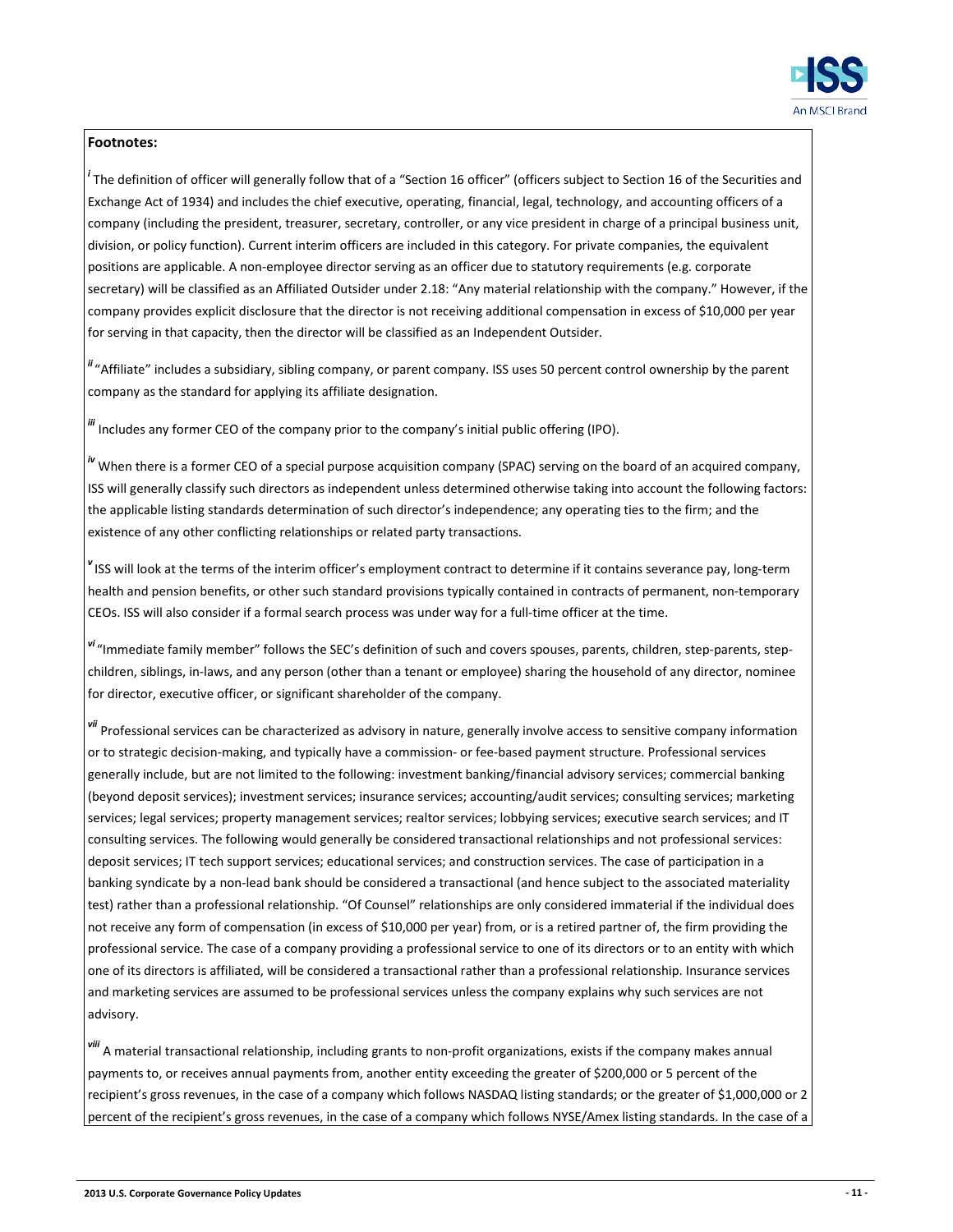

company which follows neither of the preceding standards, ISS will apply the NASDAQ-based materiality test. (The recipient is the party receiving the financial proceeds from the transaction).

*ix* Dissident directors who are parties to a voting agreement pursuant to a settlement arrangement, will generally be classified as independent unless determined otherwise taking into account the following factors: the terms of the agreement; the duration of the standstill provision in the agreement; the limitations and requirements of actions that are agreed upon; if the dissident director nominee(s) is subject to the standstill; and if there any conflicting relationships or related party transactions.

*x* Interlocks include: executive officers serving as directors on each other's compensation or similar committees (or, in the absence of such a committee, on the board); or executive officers sitting on each other's boards and at least one serves on the other's compensation or similar committees (or, in the absence of such a committee, on the board).

*xi* The operating involvement of the founder with the company will be considered. Little to no operating involvement ever may cause ISS to deem the founder as an independent outsider.

*xii* For purposes of ISS's director independence classification, "material" will be defined as a standard of relationship (financial, personal or otherwise) that a reasonable person might conclude could potentially influence one's objectivity in the boardroom in a manner that would have a meaningful impact on an individual's ability to satisfy requisite fiduciary standards on behalf of shareholders.

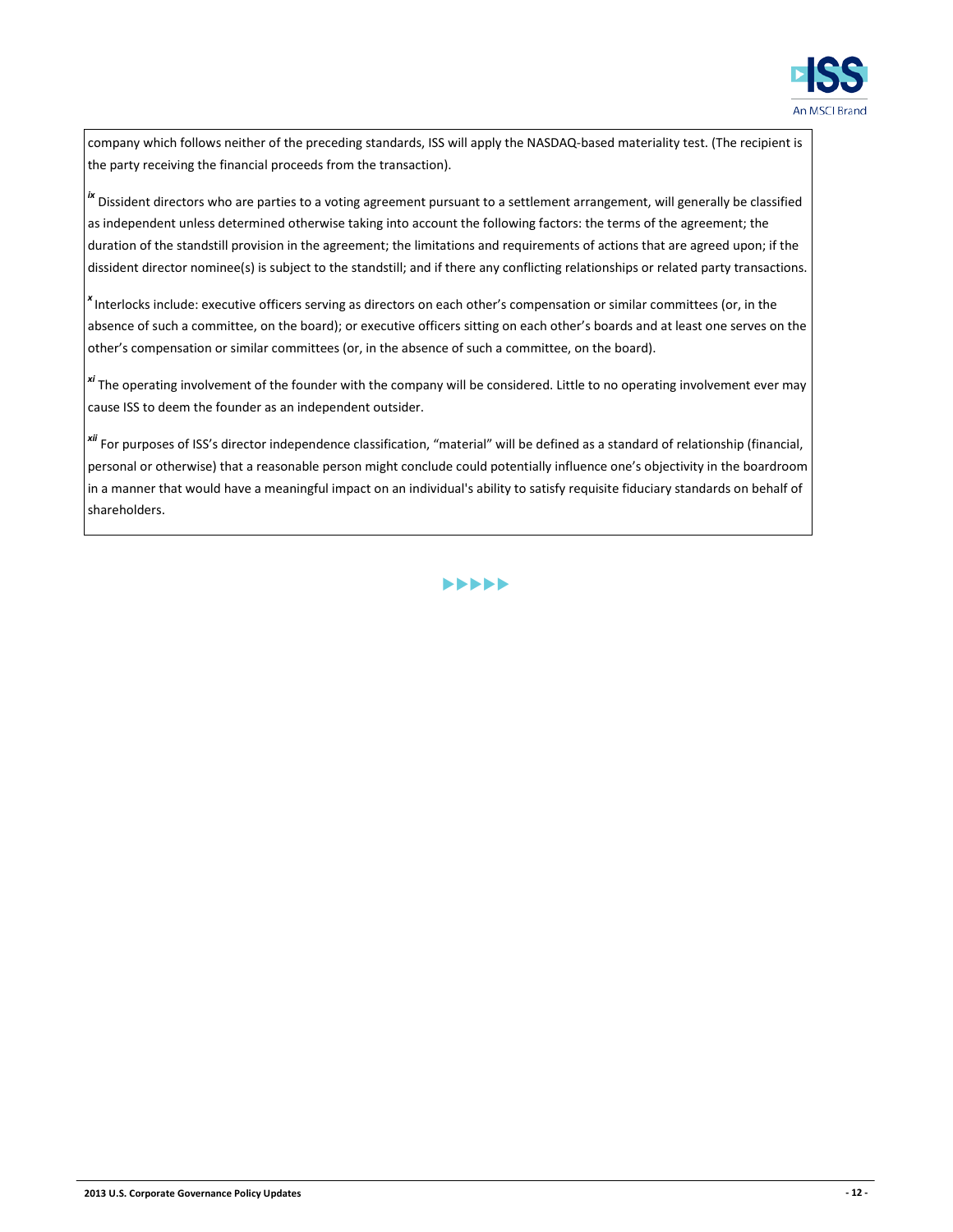

### <span id="page-12-0"></span>**COMPENSATION**

## <span id="page-12-1"></span>**Corporate Governance Issue: Executive Pay Evaluation: Advisory Votes on Executive Compensation – Management Proposals**

#### <span id="page-12-2"></span>Pay-for-Performance Evaluation

**Current Methodology**: ISS annually conducts a pay-for-performance analysis to identify strong or satisfactory alignment between pay and performance over a sustained period. With respect to companies in the Russell 3000 index, this analysis considers the following:

- **1.** Peer Group<sup>[7](#page-12-3)</sup> Alignment:
	- The degree of alignment between the company's TSR rank and the CEO's total pay rank within a peer group, as measured over one-year and three-year periods (weighted 40/60);
	- The multiple of the CEO's total pay relative to the peer group median.
- **2.** Absolute Alignment: The absolute alignment between the trend in CEO pay and company TSR over the prior five fiscal years – *i.e.*, the difference between the trend in annual pay changes and the trend in annualized TSR during the period.

If the above analysis demonstrates significant unsatisfactory long-term pay-for-performance alignment or, in the case of non-Russell 3000 index companies, misaligned pay and performance are otherwise suggested, analyze the following qualitative factors to determine how various pay elements may work to encourage or to undermine long-term value creation and alignment with shareholder interests:

- The ratio of performance- to time-based equity awards;
- The ratio of performance-based compensation to overall compensation;
- The completeness of disclosure and rigor of performance goals;
- The company's peer group benchmarking practices;
- Actual results of financial/operational metrics, such as growth in revenue, profit, cash flow, etc., both absolute and relative to peers;
- Special circumstances related to, for example, a new CEO in the prior fiscal year or anomalous equity grant practices (*e.g.*, biennial awards); and
- Any other factors deemed relevant.

#### **Key Changes:**

- Use company's selected peers as an input to its peer group methodology, while maintaining an approach that includes company size and market capitalization constraints.
- Potentially incorporate a comparison of realizable pay to grant date pay as part of the qualitative evaluation of pay-for-performance alignment when relevant to the analysis in large cap companies.

<span id="page-12-3"></span> $<sup>7</sup>$  The peer group is generally comprised of 14-24 companies that are selected using market cap, revenue (or assets for financial firms),</sup> and GICS industry group, via a process designed to select peers that are closest to the subject company, and where the subject company is close to median in revenue/asset size. The relative alignment evaluation will consider the company's rank for both pay and TSR within the peer group (for one- and three-year periods) and the CEO's pay relative to the median pay level in the peer group.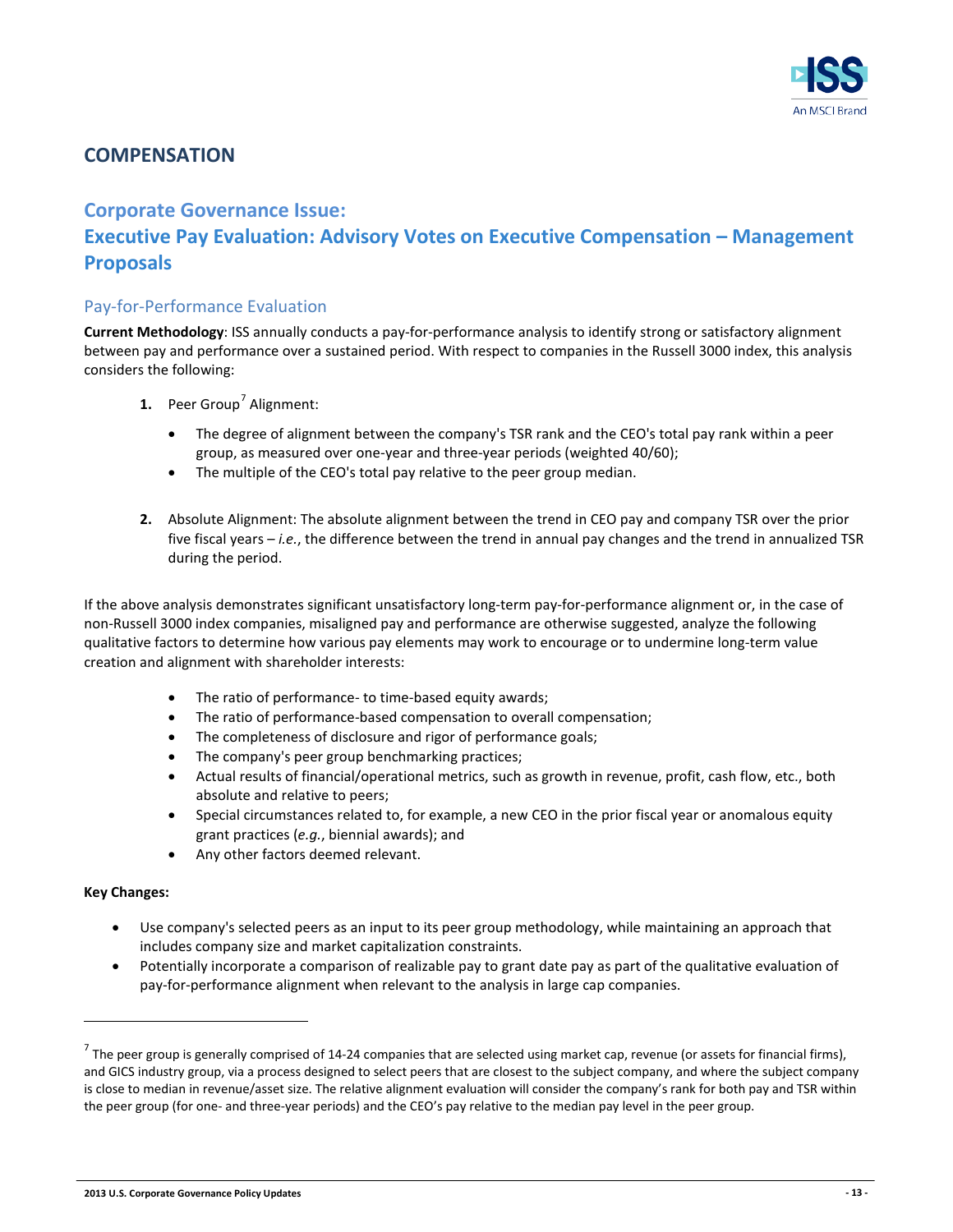

**New Methodology**: ISS annually conducts a pay-for-performance analysis to identify strong or satisfactory alignment between pay and performance over a sustained period. With respect to companies in the Russell 3000 index, this analysis considers the following:

- 1. Peer Group<sup>[8](#page-13-0)</sup> Alignment:
	- The degree of alignment between the company's TSR rank and the CEO's total pay rank within a peer group, as measured over one-year and three-year periods (weighted 40/60);
	- The multiple of the CEO's total pay relative to the peer group median.
- 2. Absolute Alignment the absolute alignment between the trend in CEO pay and company TSR over the prior five fiscal years – i.e., the difference between the trend in annual pay changes and the trend in annualized TSR during the period.

If the above analysis demonstrates significant unsatisfactory long-term pay-for-performance alignment or, in the case of non-Russell 3000 index companies, misaligned pay and performance are otherwise suggested, our analysis may include any of the following qualitative factors, if they are relevant to the analysis to determine how various pay elements may work to encourage or to undermine long-term value creation and alignment with shareholder interests:

- The ratio of performance- to time-based equity awards;
- The overall ratio of performance-based compensation;
- The completeness of disclosure and rigor of performance goals;
- The company's peer group benchmarking practices;
- Actual results of financial/operational metrics, such as growth in revenue, profit, cash flow, etc., both absolute and relative to peers;
- Special circumstances related to, for example, a new CEO in the prior FY or anomalous equity grant practices (e.g., bi-annual awards);
- Realizable pay compared to grant pay; and
- Any other factors deemed relevant.

#### **Rationale for Update:**

The peer group methodology maintains its focus on identifying companies that are reasonably similar to the subject company in terms of industry profile, size, and market capitalization.

The new methodology incorporates information from companies' self-selected pay benchmarking peer groups in order to identify and prioritize GICS industry groups beyond the subject company's own GICS classification. The methodology draws peers from the subject company's GICS group as well as from GICS groups represented in the company's peer group, while maintaining the approximate proportions of these industries in the final peer group where possible. The methodology additionally focuses initially at an 8-digit GICS resolution to identify peers that are more closely related in terms of industry. Finally, when selecting peers, the methodology prioritizes peers that maintain the company near the median of the peer group, are in the subject company's peer group, and that have chosen the subject company as a peer.

Other changes include using slightly relaxed size requirements, especially at very small and very large companies, and using revenue instead of assets for certain financial companies.

The revisions take into account feedback from both investors and issuers based on ISS' [2012-2013 policy survey](http://www.issgovernance.com/files/private/ISSPolicySurveyResults2012.pdf) and inperson and telephonic roundtable discussions.

<span id="page-13-0"></span>**<sup>8</sup>** The revised peer group is generally comprised of 14-24 companies that are selected using market cap, revenue (or assets for certain financial firms), GICS industry group and company's selected peers' GICS industry group with size constraints, via a process designed to select peers that are closest to the subject company in terms of revenue/assets and industry and also within a market cap bucket that is reflective of the company's.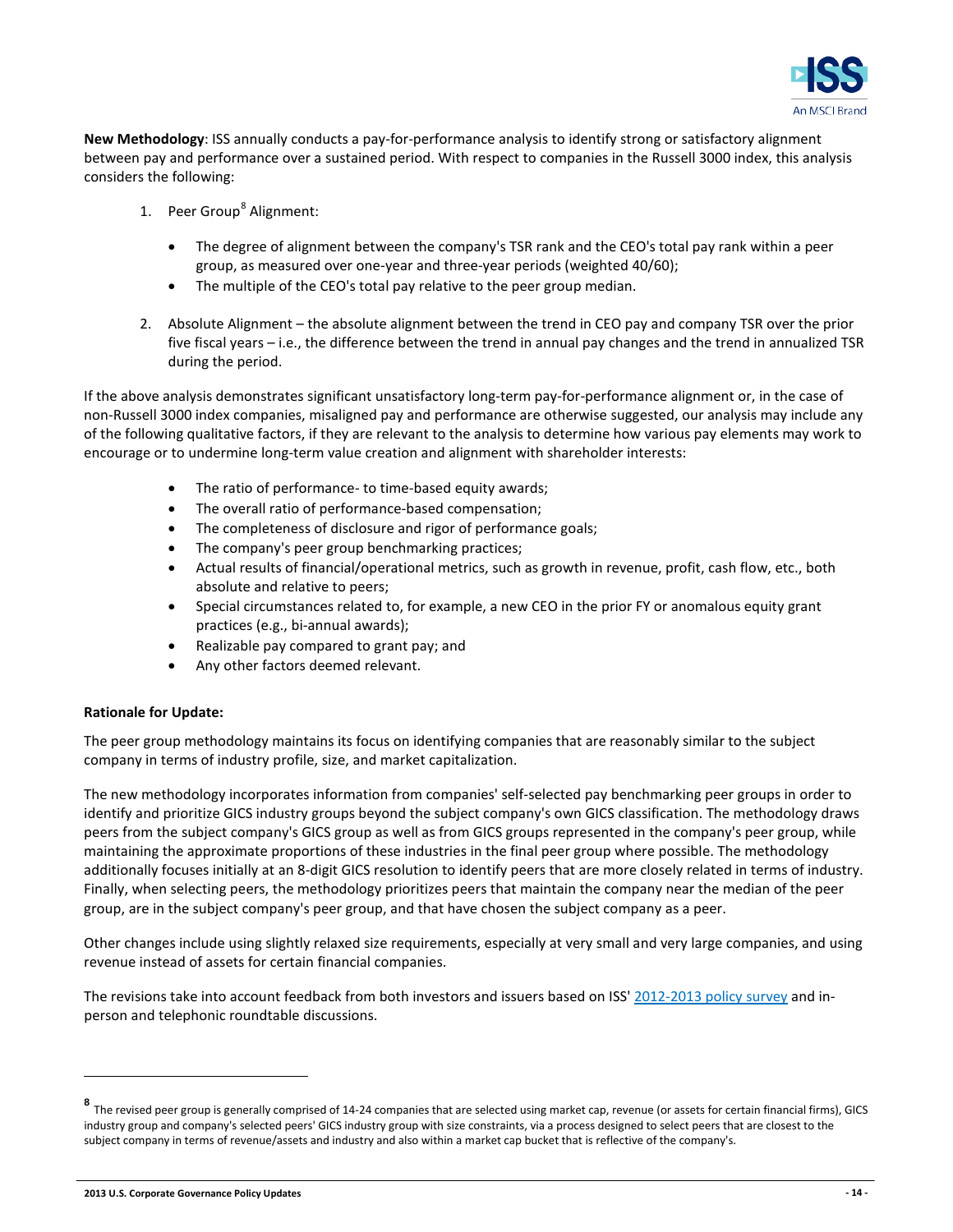

#### **Peer Group Methodology**

The following outcomes are observed between the new and current peer group methodology:

|                                    | <b>New Methodology</b>                                            | <b>Current Methodology</b>                                     |
|------------------------------------|-------------------------------------------------------------------|----------------------------------------------------------------|
| $GICS$ precision $-$ 8-digit       | The average company has more<br>than 80% of peer selections drawn | Only 40% of peers are drawn from<br>the company's 8-digit GICS |
|                                    | from the company's 8-digit GICS                                   | 12% of peer groups have members                                |
|                                    | group or the 8-digit GICS groups of<br>self-selected peers        | based on 2-digit GICS                                          |
|                                    | No peer groups have members                                       |                                                                |
| $GICS$ precision $-$ 2-digit       | based on 2-digit GICS                                             |                                                                |
| Similarity with company's selected | 42% of companies have a potential                                 | 20% of companies have a potential                              |
| peers                              | ISS peer group that overlaps at least<br>50% of their own         | ISS peer group that overlaps at least<br>50% of their own      |
|                                    | On average, an ISS peer group<br>contains 44% of company's chosen |                                                                |
|                                    | peers                                                             |                                                                |
| Size comparison                    | Over 90% of peer groups maintain                                  | 82% of peer groups maintain the                                |
|                                    | the subject company within 20% of                                 | subject company within 20% of the                              |
|                                    | the peer group median size by<br>revenue.                         | peer group median size by revenue.                             |

#### **Realizable pay**

Realizable pay is being added to the research report for large cap companies. Realizable pay will consist of the sum of relevant cash and equity-based grants and awards made during a specified performance period being measured, based on equity award values for actual earned awards, or target values for ongoing awards, calculated using the stock price at the end of the performance measurement period. Stock options or stock appreciation rights (SARs) will be re-valued using the remaining term and updated assumptions, as of the performance period, using a Black-Scholes option pricing model. Realizable pay consideration may mitigate or exacerbate CEO's pay-for-performance concerns.

#### $\blacktriangleright \blacktriangleright \blacktriangleright \blacktriangleright \blacktriangleright$

## <span id="page-14-0"></span>**Corporate Governance Issue: Voting on Golden Parachutes in an Acquisition, Merger, Consolidation, or Proposed Sale**

**Current Recommendation:** Vote CASE-BY-CASE on proposals to approve the company's golden parachute compensation, consistent with ISS' policies on problematic pay practices related to severance packages. Features that may lead to a vote AGAINST include:

- Recently adopted or materially amended agreements that include excise tax gross-up provisions (since prior annual meeting);
- Recently adopted or materially amended agreements that include modified single triggers (since prior annual meeting);
- Single trigger payments that will happen immediately upon a change in control, including cash payment and such items as the acceleration of performance-based equity despite the failure to achieve performance measures;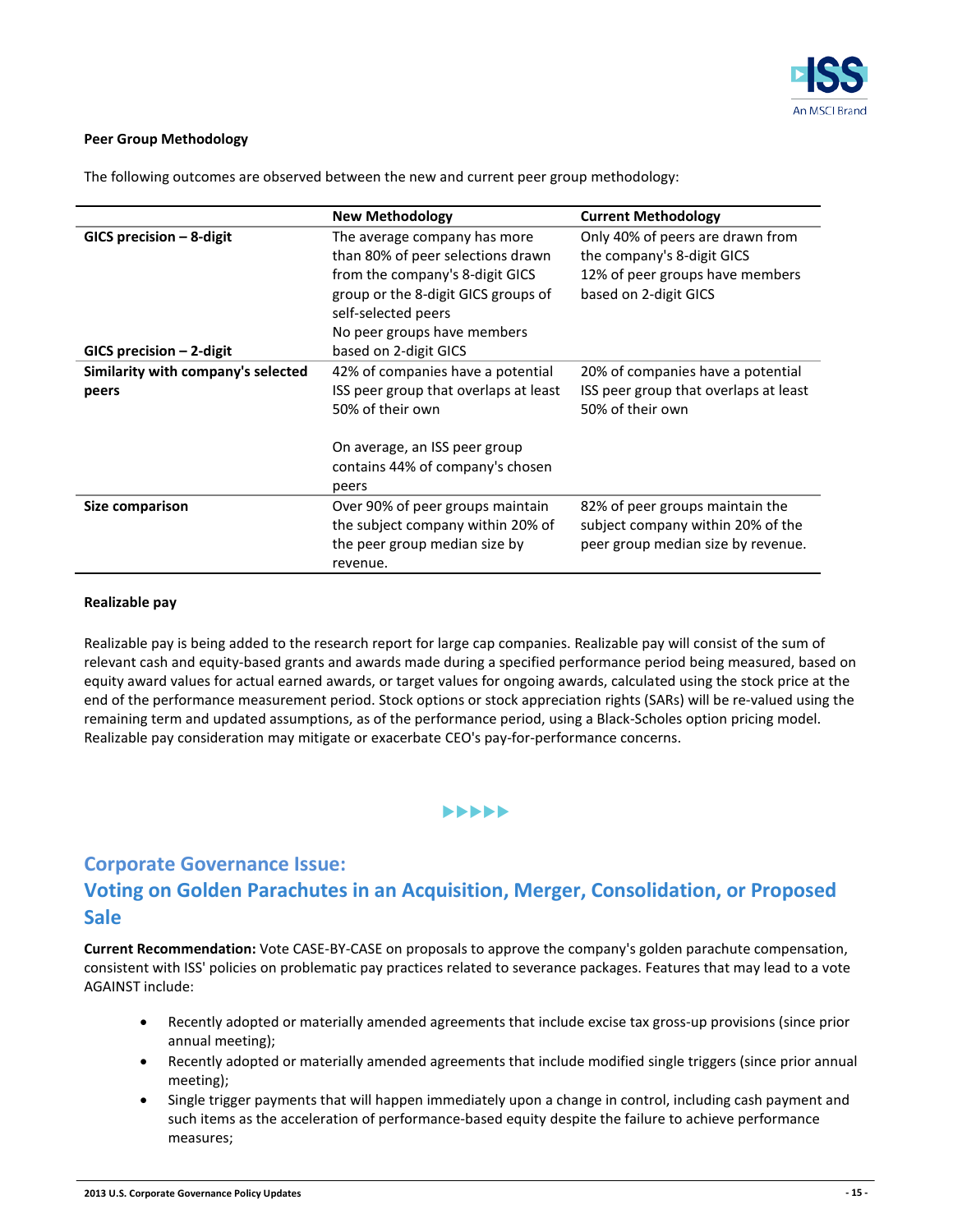

- Single-trigger vesting of equity based on a definition of change in control that requires only shareholder approval of the transaction (rather than consummation);
- Potentially excessive severance payments;
- Recent amendments or other changes that may make packages so attractive as to influence merger agreements that may not be in the best interests of shareholders;
- In the case of a substantial gross-up from pre-existing/grandfathered contract: the element that triggered the gross-up (*i.e.*, option mega-grants at low point in stock price, unusual or outsized payments in cash or equity made or negotiated prior to the merger); or
- The company's assertion that a proposed transaction is conditioned on shareholder approval of the golden parachute advisory vote. ISS would view this as problematic from a corporate governance perspective.

In cases where the golden parachute vote is incorporated into a company's separate advisory vote on compensation (management say-on-pay), ISS will evaluate the say-on-pay proposal in accordance with these guidelines, which may give higher weight to that component of the overall evaluation.

#### **Key Changes:**

- Include existing change-in-control arrangements maintained with named executive officers rather than focusing only on new or extended arrangements
- Place further scrutiny on multiple legacy problematic features in change in control agreements.

**New Recommendation:** Vote CASE-BY-CASE on say on Golden Parachute proposals, including consideration of existing change-in-control arrangements maintained with named executive officers rather than focusing primarily on new or extended arrangements.

Features that may result in an AGAINST recommendation include one or more of the following, depending on the number, magnitude, and/or timing of issue(s):

- Single- or modified-single-trigger cash severance;
- Single-trigger acceleration of unvested equity awards;
- Excessive cash severance (>3x base salary and bonus);
- Excise tax gross-ups triggered and payable (as opposed to a provision to provide excise tax gross-ups);
- Excessive golden parachute payments (on an absolute basis or as a percentage of transaction equity value); or
- Recent amendments that incorporate any problematic features (such as those above) or recent actions (such as extraordinary equity grants) that may make packages so attractive as to influence merger agreements that may not be in the best interests of shareholders; or
- The company's assertion that a proposed transaction is conditioned on shareholder approval of the golden parachute advisory vote.

Recent amendment(s) that incorporate problematic features will tend to carry more weight on the overall analysis. However, the presence of multiple legacy problematic features will also be closely scrutinized.

In cases where the golden parachute vote is incorporated into a company's advisory vote on compensation (management say-on-pay), ISS will evaluate the say-on-pay proposal in accordance with these guidelines, which may give higher weight to that component of the overall evaluation.

#### **Rationale for Update:**

The Dodd-Frank Act requires companies to hold separate shareholder votes on potential "golden parachute" payments when they seek shareholder approval for mergers, sales, and certain other transactions. Since the SEC mandate on golden parachute proposals did not take effect until April 25, 2011, most proposals were submitted after July 2011. Covering meeting dates from Jan. 1, 2012, to Oct. 4, 2012, the average support on Golden Parachute proposals across ISS' coverage universe was approximately 81 percent, while support for the underlying transactions averaged above 95 percent of votes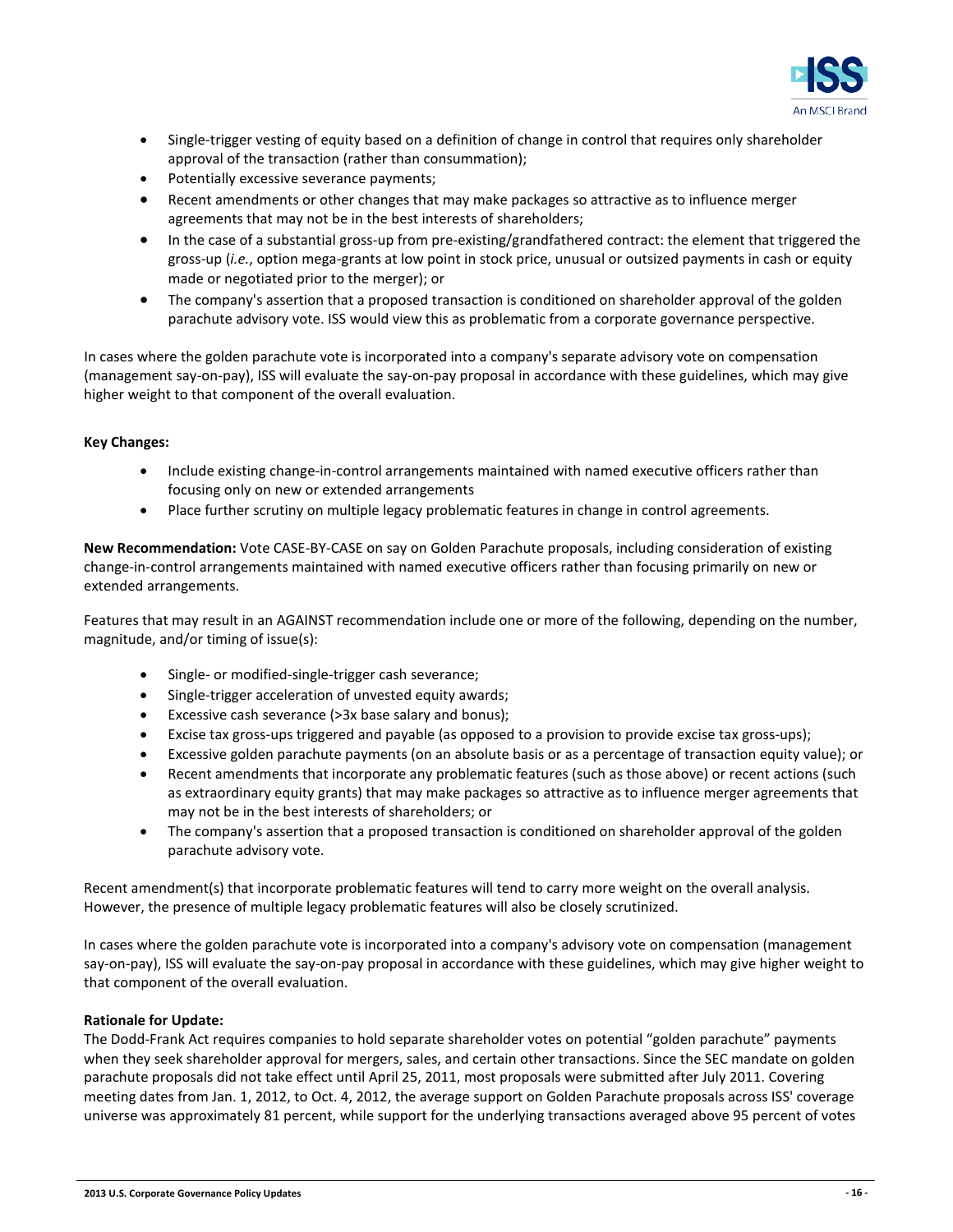

cast. Compared to the 2012 average vote on management say-on-pay proposals of 91 percent, the lower level of support on golden parachute proposals stands out.

According to the results of ISS' [2012-2013 ISS Policy Survey](http://www.issgovernance.com/files/private/ISSPolicySurveyResults2012.pdf) , 74 percent of investor respondents believe that excessive golden parachute payments are problematic when shareholders consider them in evaluating both the management say-onpay and say on golden parachute agenda items. More than a majority of ISS' institutional investor clients suggest that payments resulting from problematic severance features, such as single triggered equity, excise tax gross-ups, and modified single triggered cash severance, are objectionable regardless of the timing of the arrangement.

ISS' 2011 and 2010 policy survey results also indicated that the majority of investor respondents do not favor single trigger equity vesting upon a change in control.

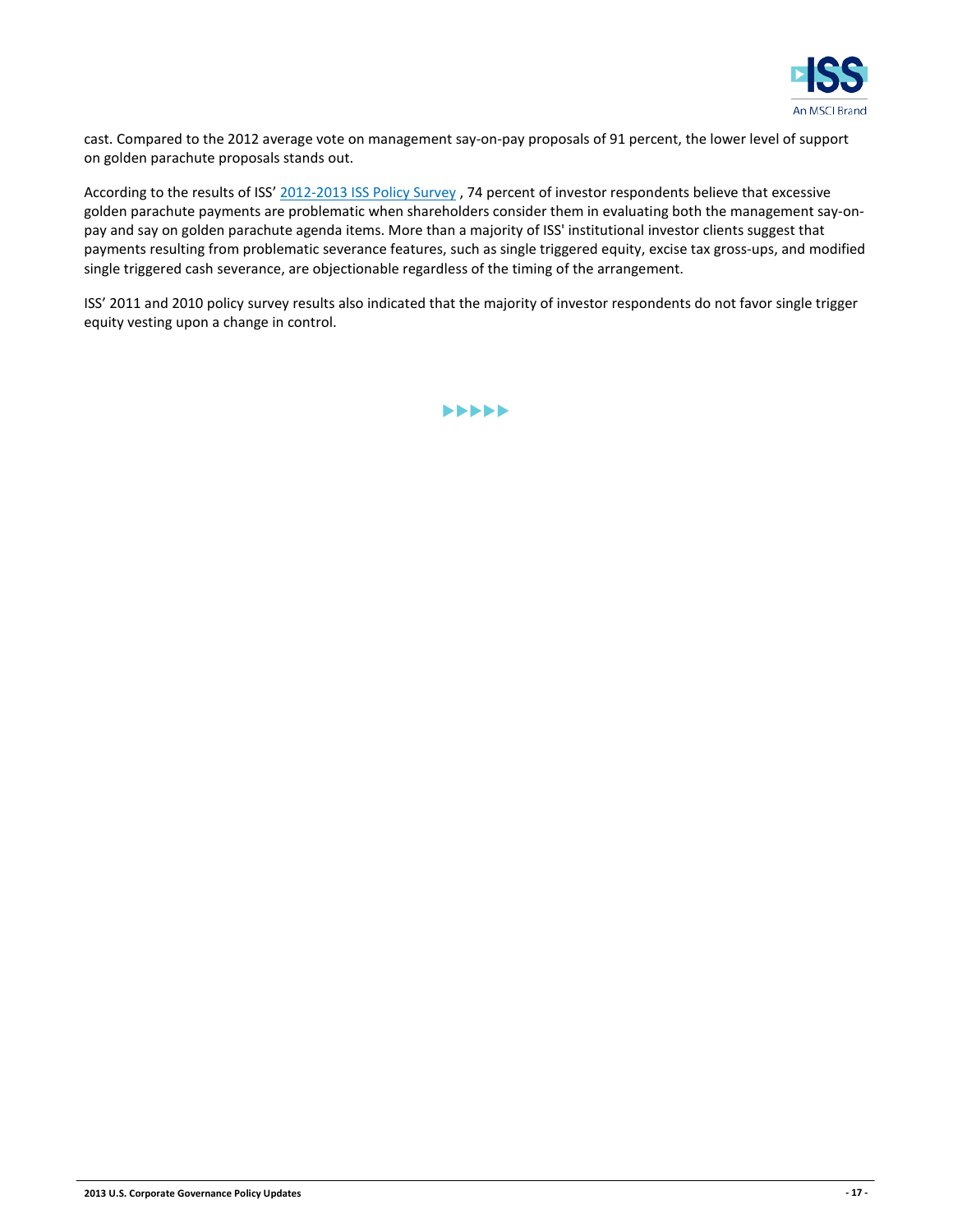

### <span id="page-17-0"></span>**SOCIAL/ENVIRONMENTAL ISSUES**

## <span id="page-17-1"></span>**Corporate Governance Issue: Global Approach**

**Current Recommendation:** When evaluating social and environmental shareholder proposals, ISS considers the following factors:

- Whether adoption of the proposal is likely to enhance or protect shareholder value;
- Whether the information requested concerns business issues that relate to a meaningful percentage of the company's business as measured by sales, assets, and earnings;
- The degree to which the company's stated position on the issues raised in the proposal could affect its reputation or sales, or leave it vulnerable to a boycott or selective purchasing;
- Whether the issues presented are more appropriately/effectively dealt with through governmental or company-specific action;
- Whether the company has already responded in some appropriate manner to the request embodied in the proposal;
- Whether the company's analysis and voting recommendation to shareholders are persuasive;
- What other companies have done in response to the issue addressed in the proposal;
- Whether the proposal itself is well framed and the cost of preparing the report is reasonable;
- Whether implementation of the proposal's request would achieve the proposal's objectives;
- Whether the subject of the proposal is best left to the discretion of the board;
- Whether the requested information is available to shareholders either from the company or from a publicly available source; and
- Whether providing this information would reveal proprietary or confidential information that would place the company at a competitive disadvantage.

**Key Change:** Establish overarching principles for social and environmental proposals for all markets.

**New Recommendation:** Issues covered under the policy include a wide range of topics, including consumer and product safety, environment and energy, labor standards and human rights, workplace and board diversity, and corporate political issues. While a variety of factors goes into each analysis, the overall principle guiding all vote recommendations focuses on how the proposal may enhance or protect shareholder value in either the short term or long term.

Generally vote CASE-BY-CASE, taking into consideration whether implementation of the proposal is likely to enhance or protect shareholder value, and in addition the following will also be considered:

- If the issues presented in the proposal are more appropriately or effectively dealt with through legislation or government regulation;
- If the company has already responded in an appropriate and sufficient manner to the issue(s) raised in the proposal;
- Whether the proposal's request is unduly burdensome (scope, timeframe, or cost) or overly prescriptive;
- The company's approach compared with any industry standard practices for addressing the issue(s) raised by the proposal;
- If the proposal requests increased disclosure or greater transparency, whether or not reasonable and sufficient information is currently available to shareholders from the company or from other publicly available sources; and
- If the proposal requests increased disclosure or greater transparency, whether or not implementation would reveal proprietary or confidential information that could place the company at a competitive disadvantage.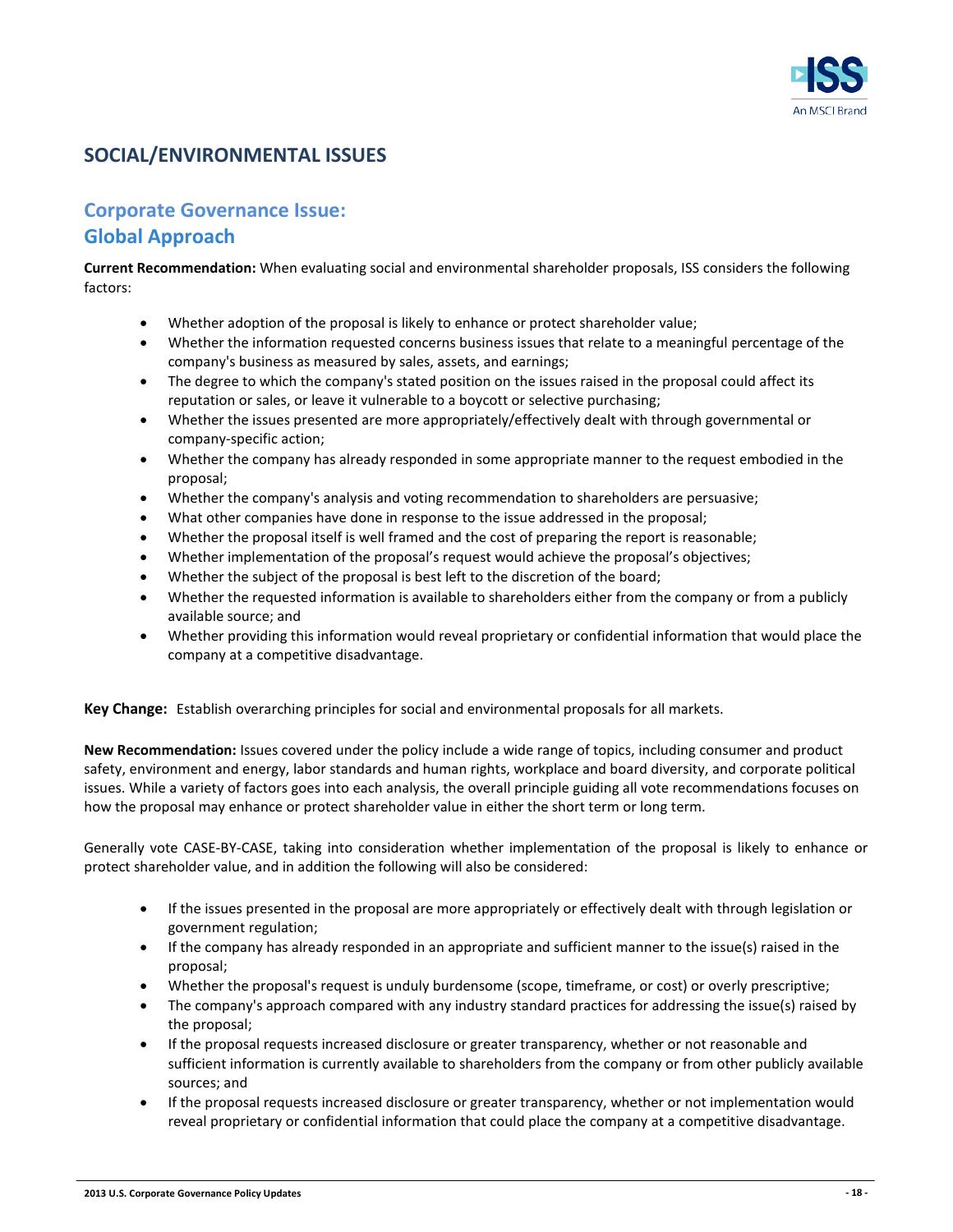

**Rationale for Update:** This policy update codifies the overarching principles that are applied to all markets, globally, and clarifies the factors that ISS considers in its case-by-case evaluation of environmental and social shareholder proposals. In markets where shareholder proposals on specific environment and social issues are routinely or frequently observed on company ballots, ISS has more nuanced policies that stem from these principles to address those issues.

#### $\blacktriangleright\blacktriangleright\blacktriangleright\blacktriangleright\blacktriangleright$

## <span id="page-18-0"></span>**Corporate Governance Issue: Environmental, Social, and Governance (ESG) Compensation-Related Proposals**

**Current Recommendation:** Generally vote AGAINST proposals to link, or report on linking, executive compensation to environmental and social criteria such as corporate downsizings, customer or employee satisfaction, community involvement, human rights, environmental performance, or predatory lending. However, the following factors will be considered:

- Whether the company has significant and persistent controversies or violations regarding social and/or environmental issues;
- Whether the company has management systems and oversight mechanisms in place regarding its social and environmental performance;
- The degree to which industry peers have incorporated similar non-financial performance criteria in their executive compensation practices; and
- The company's current level of disclosure regarding its environmental and social performance.

Generally vote AGAINST proposals calling for an analysis of the pay disparity between corporate executives and other nonexecutive employees. The value of the information sought by such proposals is unclear.

#### **Key Changes:**

- Modification of the general position of the policy from "Generally vote AGAINST" to "Vote CASE-BY-CASE";
- Replacement of the listing of specific social and environmental criteria with a general reference of sustainability criteria. That sustainability refers to environmental and social issues is noted in case the reader is unfamiliar with the term sustainability in this context; and
- In the first bullet point, "significant and persistent" has been changed to "significant and/or persistent."

**New Recommendation:** Vote CASE-BY-CASE on proposals to link, or report on linking, executive compensation to sustainability (environmental and social) criteria. The following factors will be considered:

- Whether the company has significant and/or persistent controversies or regulatory violations regarding social and/or environmental issues;
- Whether the company has management systems and oversight mechanisms in place regarding its social and environmental performance;
- The degree to which industry peers have incorporated similar non-financial performance criteria in their executive compensation practices; and
- The company's current level of disclosure regarding its environmental and social performance.

Generally vote AGAINST proposals calling for an analysis of the pay disparity between corporate executives and other nonexecutive employees. The value of the information sought by such proposals is unclear.

**Rationale for update:** The incorporation of sustainability-related (environmental and social) non-financial performance metrics into executive compensation is becoming commonplace in certain industry sectors, specifically the extractive industry sectors, and is increasingly addressed in international investor initiatives, such as the UN Principles for Responsible Investment (UNPRI), that a growing number of institutional investors participate in.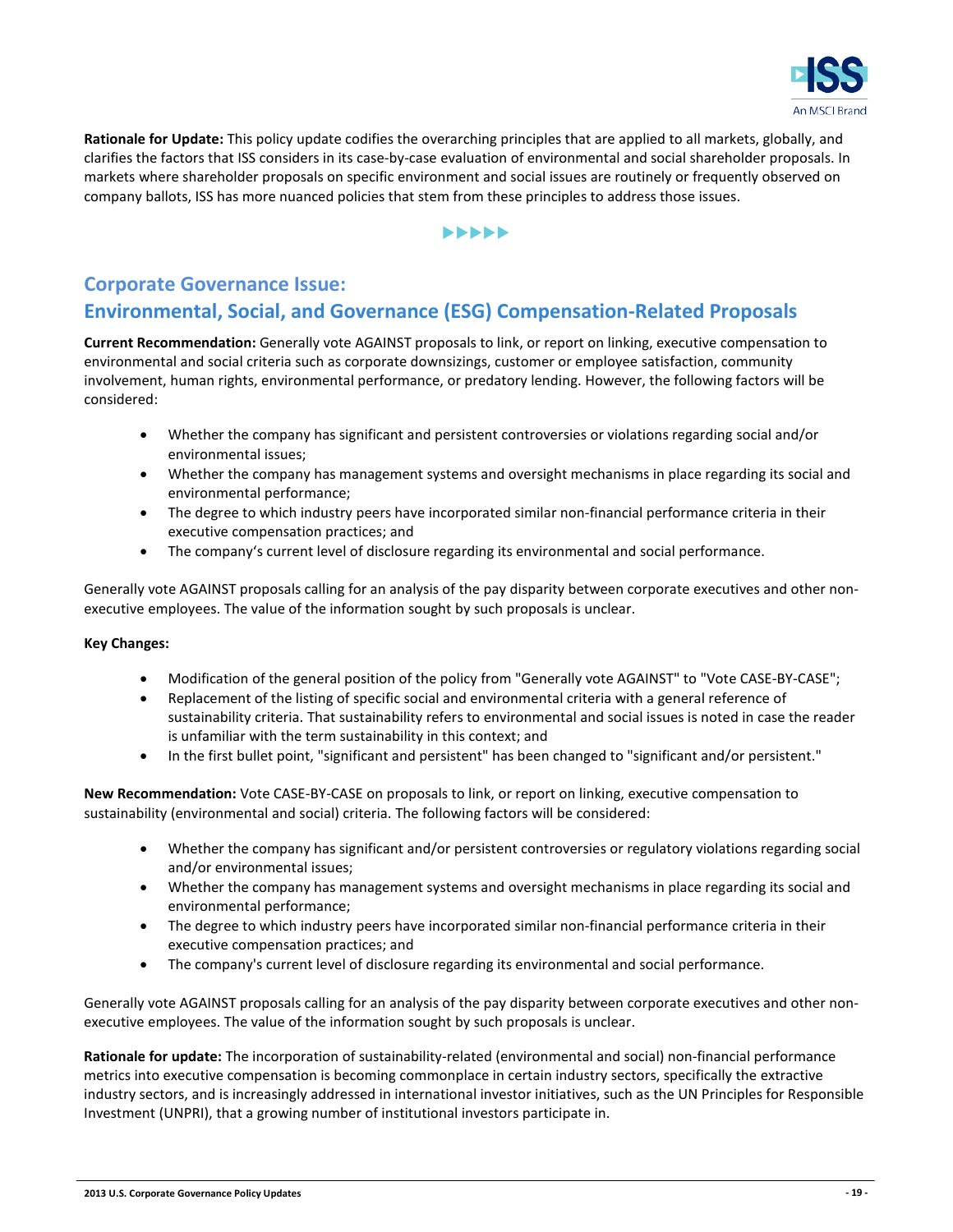

The results of ISS' [2012-2013 Policy Survey](http://www.issgovernance.com/files/private/ISSPolicySurveyResults2012.pdf) support a more flexible approach to proposals requesting the incorporation of sustainability metrics in corporate executive compensation plans. Just under a third of responders agreed that the use of relevant non-financial metrics in executive compensation would be beneficial for shareholders and just over another third agreed that a case-by-case approach is appropriate for determining if the use of such metrics would benefit shareholders where a company has experienced significant, related problems.

#### $\blacktriangleright\blacktriangleright\blacktriangleright\blacktriangleright\blacktriangleright$

## <span id="page-19-0"></span>**Corporate Governance Issue: Lobbying**

**Current Recommendation:** Vote CASE-BY-CASE on proposals requesting information on a company's lobbying activities, including direct lobbying as well as grassroots lobbying activities, considering:

- The company's current disclosure of relevant policies and oversight mechanisms;
- Recent significant controversies, fines, or litigation related to the company's public policy activities; and
- The impact that the policy issues may have on the company's business operations.

#### **Key Changes:**

- Adding lobbying policies and procedures: current policy only notes lobbying activities;
- Adding indirect lobbying: current policy only notes direct lobbying and grassroots lobbying;
- Changing the reference to the company's public policy activities in the second bullet to lobbying–related activities; and
- Clarifying that the third bullet addresses situations where a proposal cites specific public policy issues and not how a company may be affected by public policy issues generally.

**New Recommendation:** Vote CASE-BY-CASE on proposals requesting information on a company's lobbying (including direct, indirect, and grassroots lobbying) activities, policies, or procedures, considering:

- The company's current disclosure of relevant policies and oversight mechanisms;
- Recent significant controversies, fines, or litigation regarding the company's lobbying-related activities; and
- The impact that the public policy issues in question may have on the company's business operations, if specific public policy issues are addressed.

**Rationale for Update:** The changes to the general policy position will clarify the scope (all types of lobbying) and focus (lobbying policies and procedures, as well as lobbying activities) of the policy. The additional changes to the bullets will replace legacy policy language with clearer and more specific terminology.